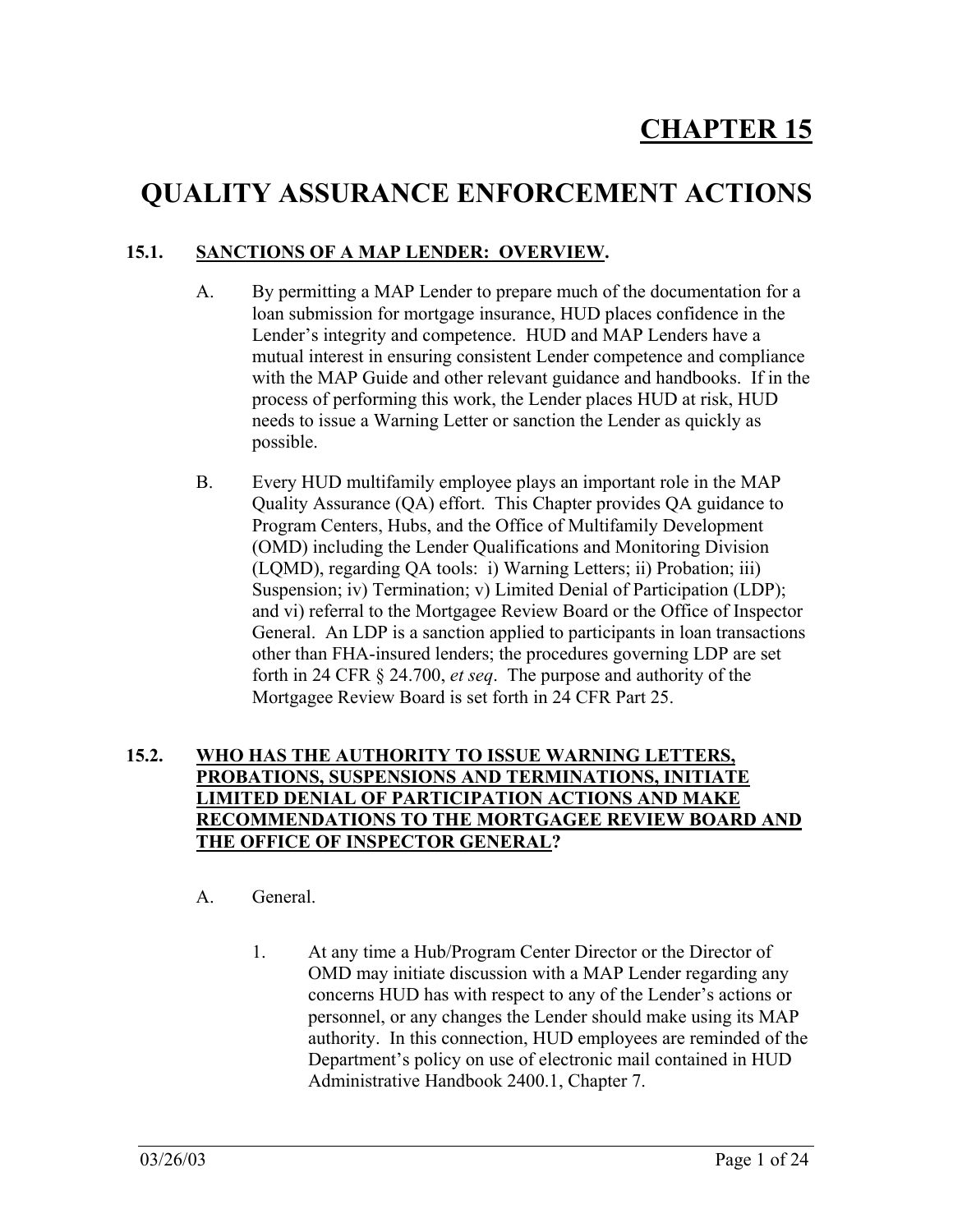- 2. If there are concerns about the Lender's underwriting and/or construction loan administration, a Hub/Program Center Director, or the Director of OMD, or the MAP Lender Review Board may take certain actions as detailed below.
- 3. Every HUD multifamily employee is required to refer possible instances of fraud, material misrepresentation or other criminal violations to the Office of the Inspector General.
- B. A Program Center Director may:
	- 1. Issue a Warning Letter to the MAP Lender.
	- 2. Recommend to the Hub Director that s/he recommend to the Director OMD that s/he submit a MAP Lender to the MAP Lender Review Board for possible Probation, Suspension or Termination of MAP privileges.
	- 3. Recommend to the Hub Director that s/he:
		- a. Refer the MAP Lender to the Mortgagee Review Board.
		- b. Initiate the issuance of a Limited Denial of Participation (LDP) of an individual or firm involved in a "covered transaction" as defined in 24 CFR 24.110.
- C. A Hub Director may:
	- 1. Issue a Warning Letter to the MAP Lender.
	- 2. Initiate the issuance of an LDP of an individual or firm involved in a "covered transaction" as defined in 24 CFR 24.110.
	- 3. Recommend to the Director OMD that s/he submit a MAP Lender to the MAP Lender Review Board for possible Probation, Suspension or Termination of MAP privileges.
	- 4. Refer a MAP Lender to the Mortgagee Review Board.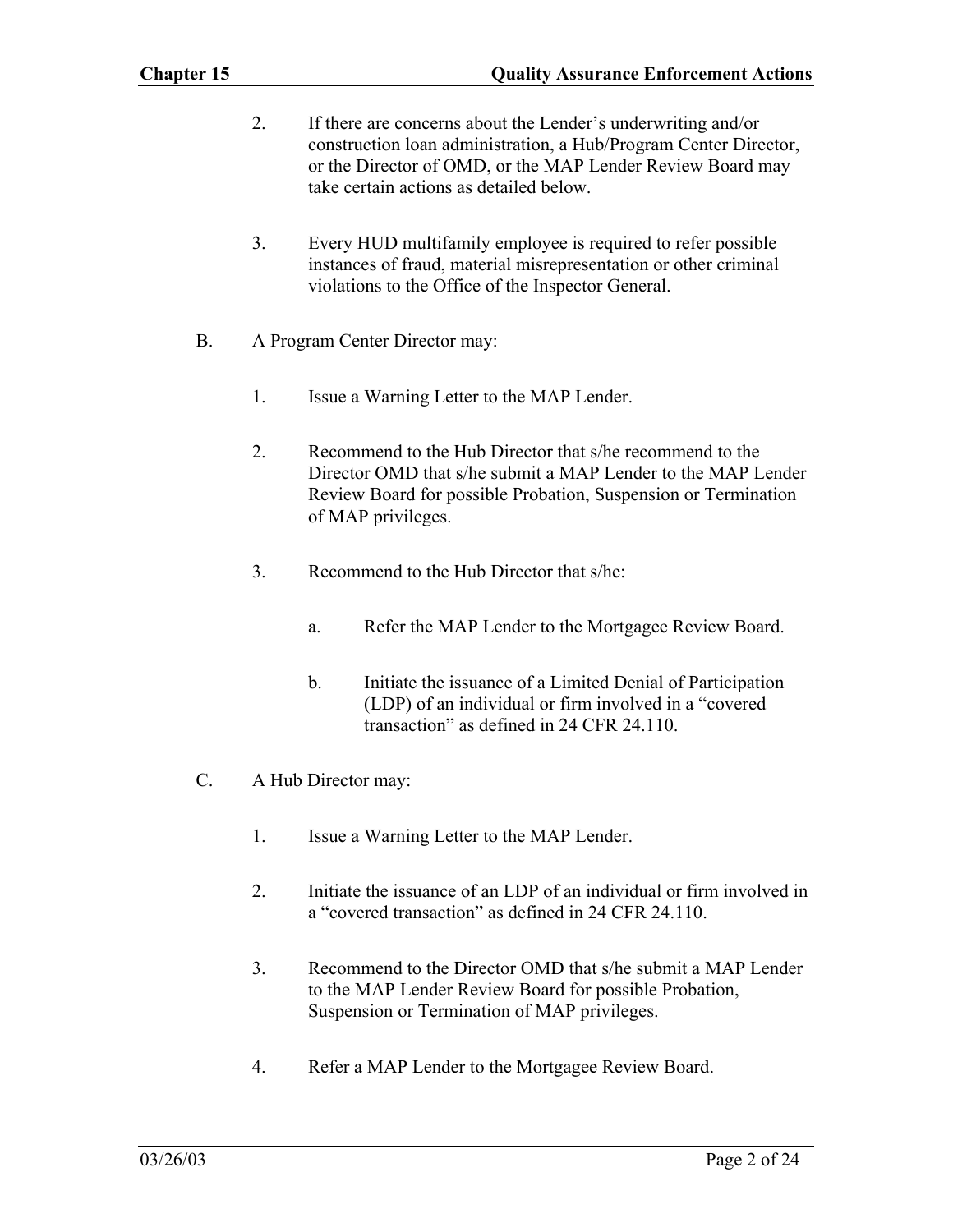- D. The Director of OMD may:
	- 1. Issue a Warning Letter to the MAP Lender.
	- 2. Refer an individual or firm involved in a "covered transaction," as defined in 24 CFR 24.110 to the Deputy Assistant Secretary (DAS) for Multifamily Housing for imposition of an LDP in which case the LDP may be imposed on a nationwide basis or a more restricted basis.
	- 3. Recommend the MAP Lender to the MAP Lender Review Board for possible Probation, Suspension or Termination of MAP privileges;
	- 4. Refer the MAP Lender to the Mortgagee Review Board.
- E. The MAP Lender Review Board may:
	- 1. Issue a Warning Letter to the MAP Lender.
	- 2. Place a MAP Lender on Probation, as described below.
	- 3. Suspend or Terminate a Lender's MAP privileges, as described below.
	- 4. Enter into a Settlement Agreement with a MAP Lender.
	- 5. Refer an individual or firm involved in a "covered transaction," as defined in 24 CFR 24.110 to the DAS for Multifamily Housing for imposition of an LDP in which case the LDP may be imposed on a nationwide basis or a more restricted basis.
	- 6. Refer a MAP Lender to the Mortgagee Review Board.
- F. All recommendations authorized in sections 15.2B through D above shall be in writing, and shall state the reasons for the recommendations and the facts supporting those reasons. Recommendations shall be transmitted to the next higher level of review, as set forth above, together with copies of all supporting documents.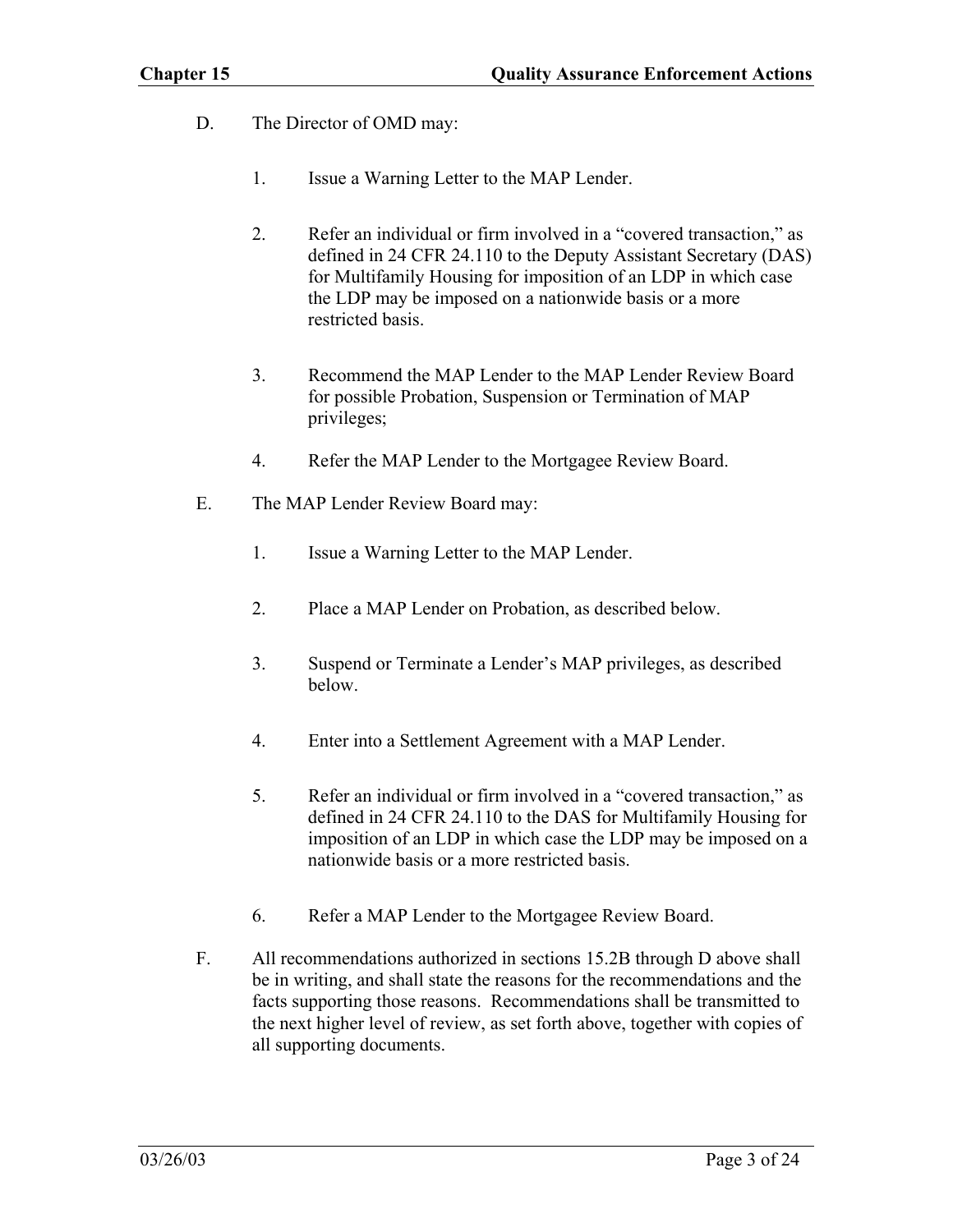#### **15.3. BASIS FOR ISSUING A WARNING LETTER OR SANCTIONING A MAP LENDER.**

A MAP Lender's underwriting and construction loan administration may lead to a Warning Letter or sanction. Examples include, *but are not limited to,* the following:

- A. Minor offenses that may be the basis for a Warning Letter include:
	- 1. Failure to provide required exhibits or the submission of incomplete or inaccurate exhibits. Although the Lender will be permitted to correct minor errors or provide additional information, substantial inaccuracies or lack of significant information will result in a return of the application and retention of any fee collected.
	- 2. Repeated failure to complete processing to Firm Commitment unrelated to an underwriting analysis, which demonstrates that the process should not proceed to firm Commitment.
	- 3. Preparation of an underwriting summary that is not supported by the appropriate documentation and analysis.
	- 4. Failure to notify the HUD processing office promptly of changes in the mortgage loan application for a Firm Commitment submitted, such as changes in rents, numbers of units, or gross project area.
	- 5. Failure to meet MAP closing requirements or construction loan administration requirements.
	- 6. Business practices that do not conform to those generally accepted by prudent lenders or that show irresponsibility.
	- 7. Failure to cooperate with a Lender Qualifications and Monitoring Division review.
- B. Serious offenses that might be a basis for a Warning Letter and/or Probation, Suspension, or Termination include:
	- 1. Receipt of multiple Warning Letters over any one-year period. In any sanction action that is being pursued as the result of prior Warning Letters, the facts and circumstances surrounding those warning letters and the corrective actions, if any, undertaken by the Lender shall be considered.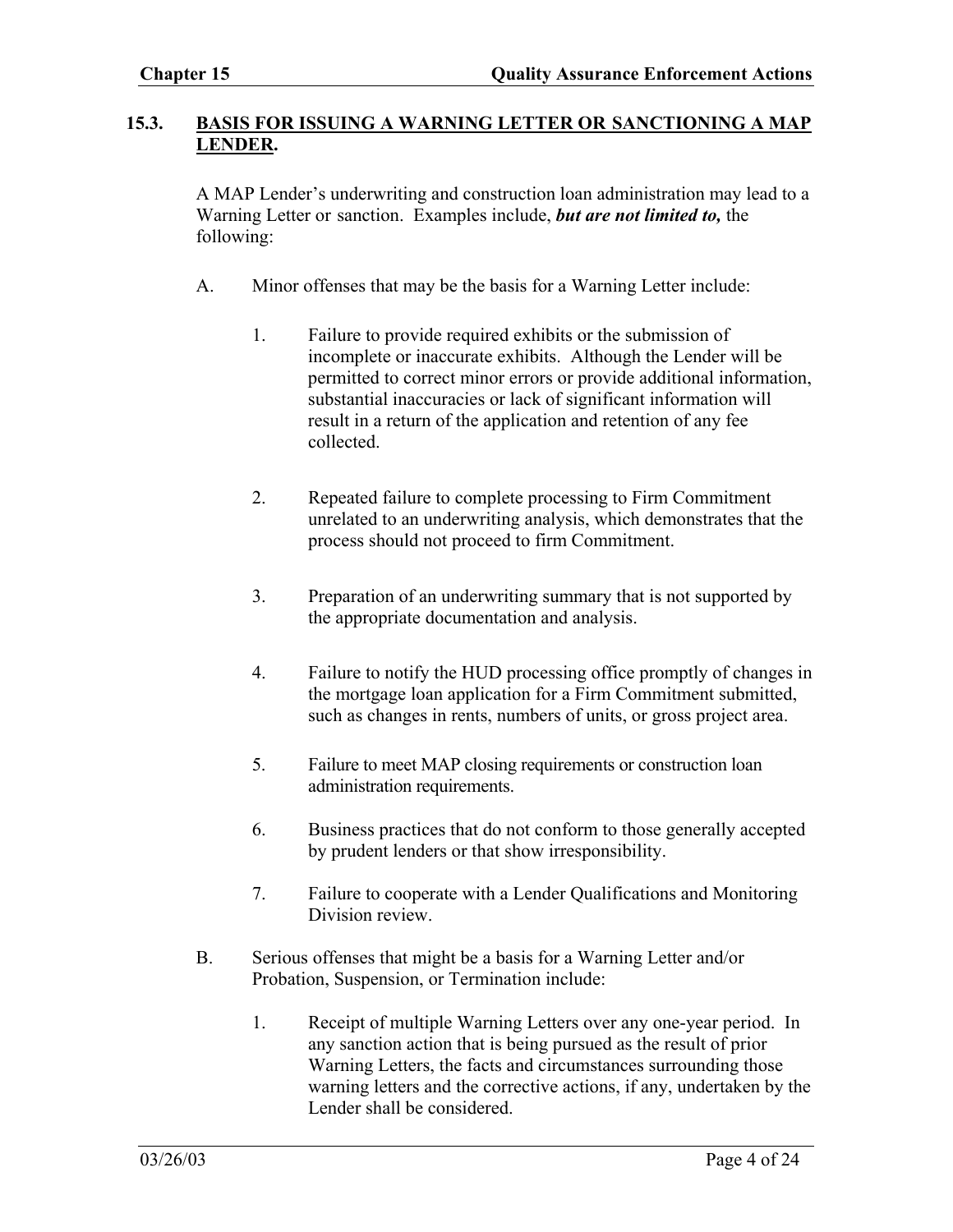- 2. Fraud or material misrepresentation in the Lender's participation in FHA multifamily programs.
- 3. Lender collusion with or influence upon Third Party Contractors to modify reports affecting the Contractor's independent evaluation.
- 4. A violation of MAP procedures by a Third Party Contractor, which the MAP Lender knew, or should have known, was occurring and which, if performed by the MAP Lender itself, would constitute a ground for a sanction under this chapter.
- 5. Evidence that a Lender's inadequate or inaccurate underwriting was a cause for assignment of an FHA-insured mortgage and claim for insurance benefits to HUD.
- 6. Identity-of-interest violations under Section 2.5 of the MAP Guide.
- 7. Payment by or receipt of a payment by a MAP Lender of any kickback or other consideration, directly or indirectly, which would affect the Lender's independent evaluation, or represent a conflict of interest, in connection with any FHA-insured mortgage transaction.
- 8. Failure to comply with any agreement, certification, undertaking, or condition of approval listed in a MAP Lender's application for approval.
- 9. Noncompliance with any requirement or directive of the MAP Lender Review Board.
- 10. Violation of the requirements of any contract with HUD or violation of the requirements in any statute, regulation, handbook, notice, mortgagee letter, or other written rule or instruction including the MAP Guide as interpreted by answers to Frequently Asked Questions (FAQs) that are posted on the Multifamily MAP website.
- 11. Submission of false information, or a false certification, to HUD in connection with any MAP mortgage transaction.
- 12. Failure of a MAP Lender to respond in a timely manner to inquiries from the MAP Lender Review Board in accordance with this Chapter.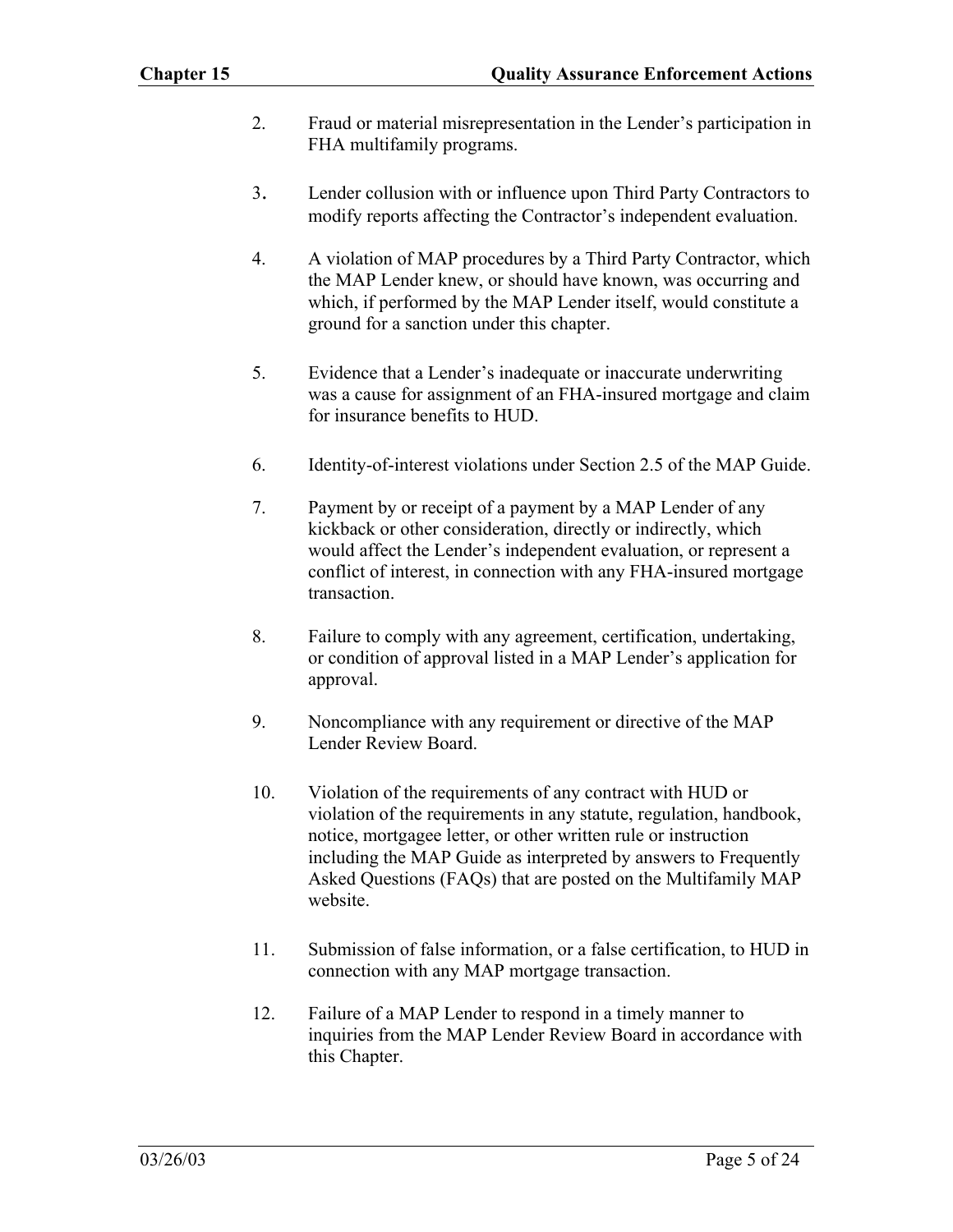- 13. Indictment or conviction of a MAP Lender or any of its officers, directors, principals or employees for an offense that reflects on the responsibility, integrity, or ability of the Lender to participate in the MAP initiative.
- 14. Employing or retaining an officer, partner, director, or principal at the time when the person was suspended, debarred, ineligible, or subject to a Limited Denial of Participation (LDP) under 24 CFR Part 24, or otherwise prohibited from participation in HUD programs, when the MAP Lender knew or should have known of the prohibition.
- 15. Employing or retaining an employee who is not an officer, partner, director or principal, and who is or will be working on HUD-FHA program matters, at a time when that person was suspended, debarred, ineligible, or subject to a Limited Denial of Participation under 24 CFR Part 24 or otherwise prohibited from participation in HUD programs, when the MAP Lender knew or should have known of the prohibition.
- 16. Failure to cooperate with an audit or investigation by the HUD Office of Inspector General or an inquiry by HUD into the conduct of the MAP Lender's FHA-insured loans.
- 17. Failure to fund MAP mortgage loans or any misuse of mortgage loan proceeds.
- C. The issuance of a Warning Letter is not a prerequisite to the Probation, or Suspension, or Termination of MAP privileges.

## **15.4. ADMINISTRATIVE RECORD.**

When any final action is taken against a MAP Lender, an administrative record must be prepared. It should include all materials that might have influenced the decision, and not merely those relied upon in the final decision. Although not intended to be an exhaustive listing, examples of material that should be included are:

- o Copies of correspondence;
- o Copies of E-mails, if relied on in the decision process;
- o FAXes including the FAX cover sheet and the FAX confirmation sheet;
- o Application and underwriting submissions;
- o Copies of appropriate sections of notices, guide books including Frequently Asked Questions (FAQs) posted on the Multifamily web site, handbooks, regulations and statutes;
- o Notes from meetings and telephone conversations; and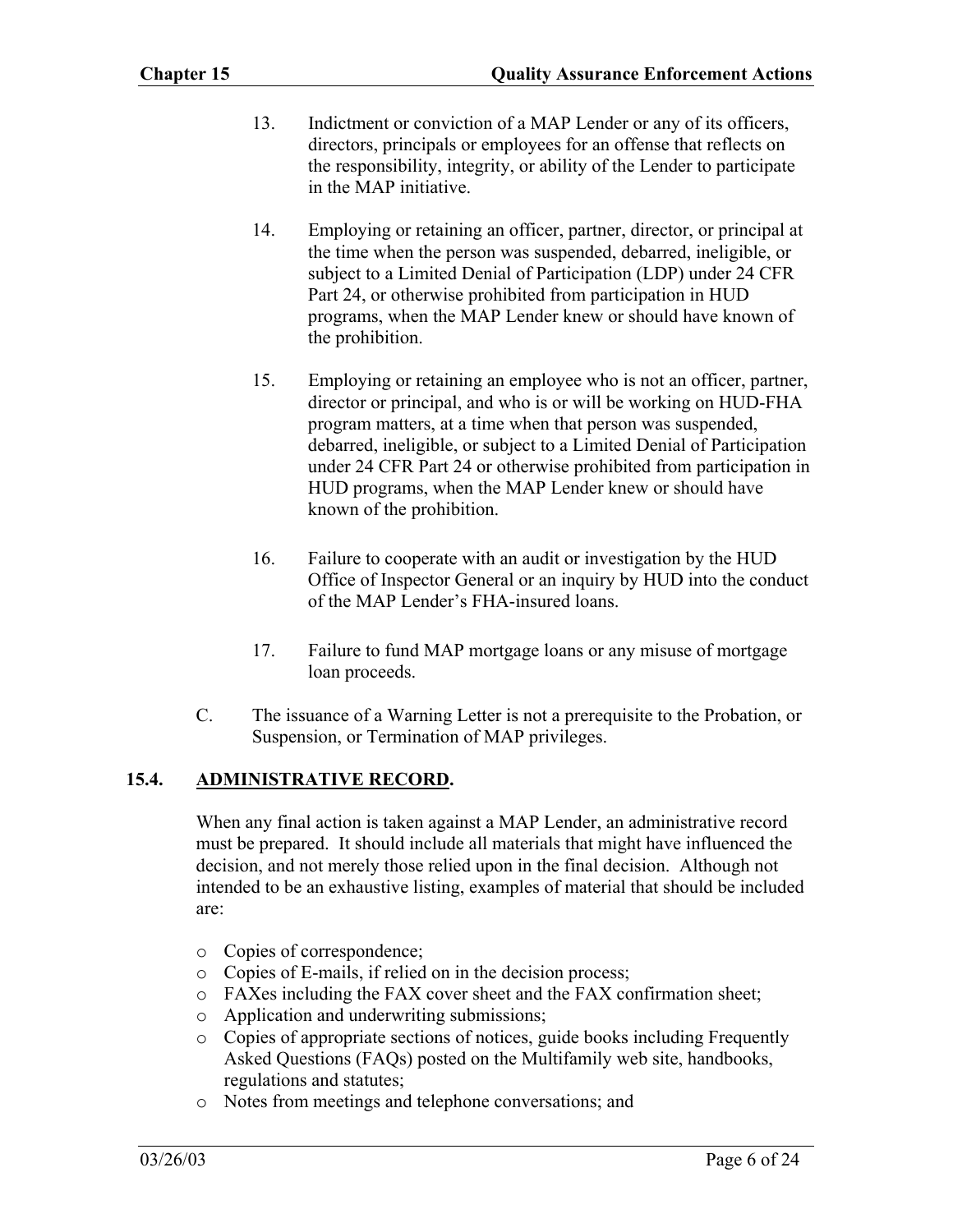o Work product and recommendations from subordinates.

All the material should be placed in date order with an index cover sheet.

The term "final action" includes issuance of a Warning Letter but does not include any referral, recommendation for action, or presentation to the MAP Lender Review Board (Board). In matters before the Board, the administrative record ordinarily will consist of the referral and the materials accompanying referrals to the Board, any written materials submitted by the Lender and any written materials submitted by the Director of OMD in response to those materials, the transcript of the informal meeting when that transcript is a part of the record, and the final decision of the Board.

*Note: Intra-agency memoranda and other such records should be included, but will not be released if privileged. The administrative record in its final form as described in this Section, which shall be made available in its entirety to the Office of General Counsel, relates to and supports HUD's final action and is not to be released to any person outside of HUD until it has been reviewed by the Office of General Counsel. All evidentiary material supporting any recommendation to the MAP Lender Review Board must be delivered to the Lender as provided in Section 15.13.A and must be included in the administrative record.* 

### **15.5. WARNING LETTERS.**

- A. The Program Center Director/Hub Director, the Director of OMD, or the MAP Lender Review Board may issue a Warning Letter to a Map Lender.
- B. The Warning Letter:
	- 1. May require a meeting in the official's office with principal owners of, and/or Officers of the MAP Lender to discuss the problem(s) and possible corrective action(s).
	- 2. Shall specify the violation(s) for which the Warning Letter is issued. If the Warning Letter explains or interprets a section of the MAP Guide, the text of the letter (after deleting all information that might identify the MAP Lender concerned) shall be posted on the Multifamily MAP web site as a FAQ.
	- 3. Direct the taking of a corrective action.
- C. The Warning Letter does not suspend a Lender's MAP privileges but may impose a higher level of review of the Lender's underwriting by the Field Office and/or Headquarters.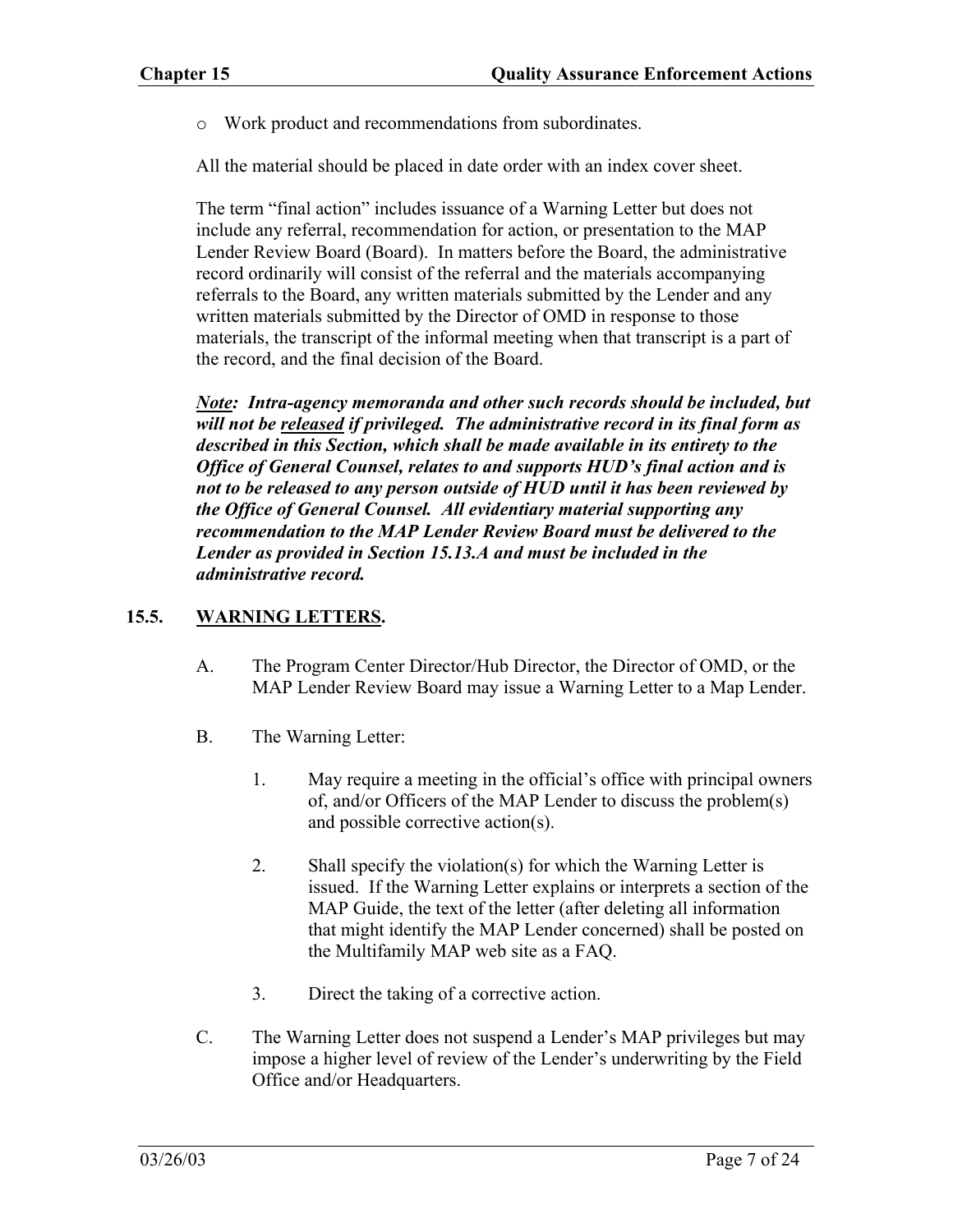- D. The Warning Letter must clearly state that it is a Warning Letter issued pursuant to Chapter 15 of the MAP Guide. The letter is mailed to:
	- 1. The MAP Lender's contact person as listed on the Multifamily MAP website.
	- 2. The Director, Lender Qualifications and Monitoring Division (LQMD), Room 6128, Headquarters along with a copy of the administrative record.
- E. The Lender must be sent, along with each Warning Letter, a copy of the administrative record prepared with respect to that letter.

#### **15.6. MAP PROBATION.**

Only the MAP Lender Review Board may place a Lender on probation.

Probation is intended to be corrective in nature and not punitive. As a result, release from probation is conditioned upon the Lender meeting a specific requirement or requirements, such as replacement of a staff member.

- A. During the probation period a MAP Lender may:
	- 1. Not submit, and the HUD Field Office may not accept, materials after the close of business of the date of the probation letter for a new:
		- a. MAP Pre-application for a Section 220, 221(d) or 232 project involving new construction/substantial rehabilitation; or
		- b. MAP Firm commitment application for a Section 207 (pursuant to Section 223(f)) project or Section 232 (pursuant to 223(f)) project involving a purchase or refinance.

*Note: If either a new pre-application or a new firm commitment application for a Section 207 pursuant to Section 223(f) or Section 232 pursuant to 223(f) was accepted after the date of the probation*  letter, it shall be returned to the MAP Lender.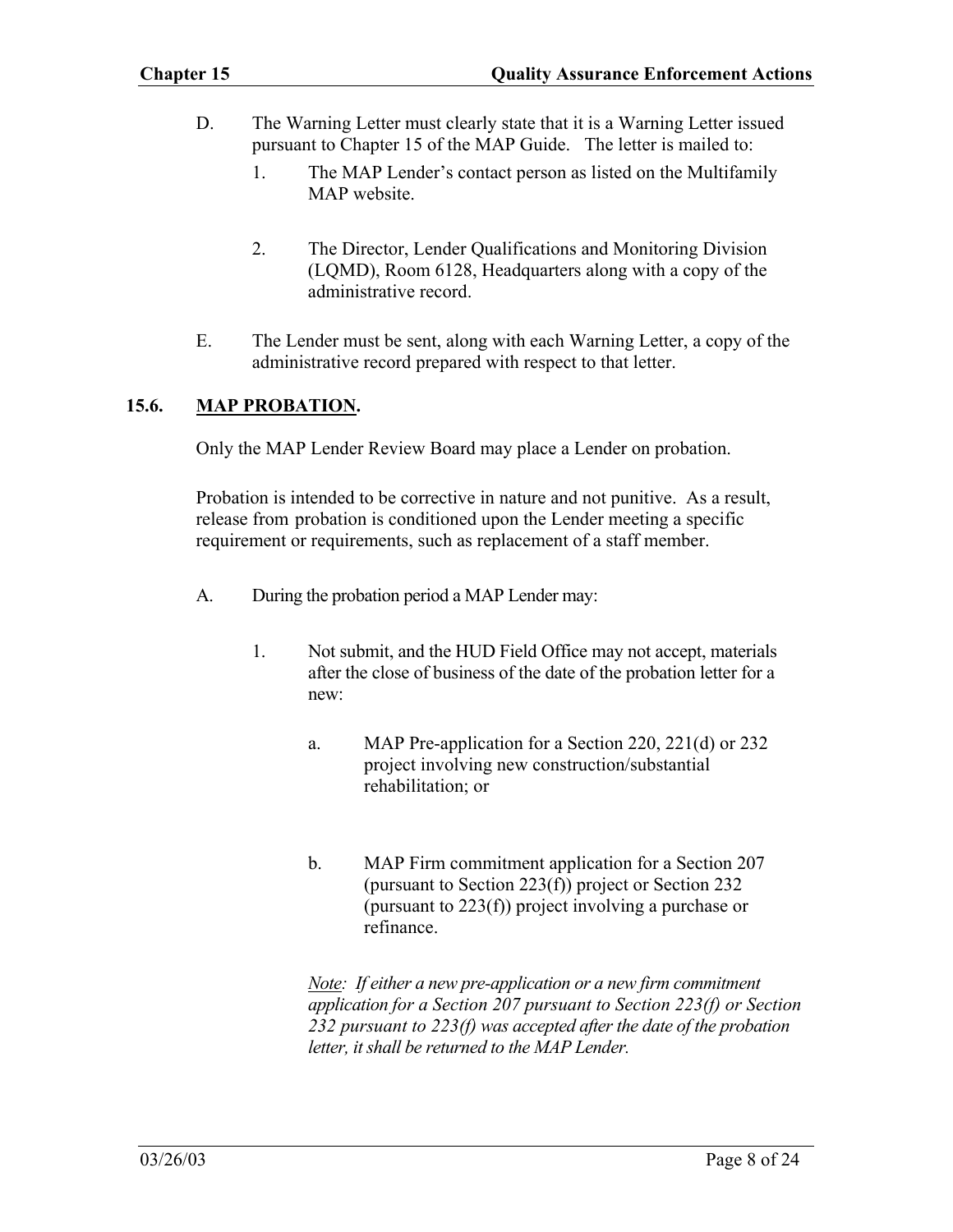- 2. Continue to process any:
	- a. MAP Section 220, 221(d) or 232 project involving new construction/substantial rehabilitation when a preapplication was submitted to a HUD Hub/Program Center before the close of business on the date of the probation letter.
	- b. MAP Section 207 (pursuant to Section 223(f)) project or Section 232 (pursuant to 223(f)) project involving purchase or refinance when a firm commitment application was submitted to a HUD Hub/Program Center before the close of business on the date of the probation letter.
- B. Probation continues until all specific corrective actions required by the Board (for example, exclusion of a specific staff member from work on MAP loans) are taken by the MAP Lender. At the point when all corrective actions have been taken, the MAP Lender shall notify the Board. Once the Board is satisfied that the corrective actions have occurred, the Probation period shall end. A false statement that corrective action has been taken constitutes a false certification as described under Section 15.3, and in addition may constitute a violation of 18 US.C. § 1001. A Lender's failure to take prompt corrective action after Probation has become final may be the basis for a recommendation of either Suspension or Termination. Any such recommendation shall, when possible, go to a MAP Lender Review Board composed of the same members who issued the original Probation.
- C. Probation is nationwide in effect. The Lender's name shall be removed from the MAP-Approved Lender list on the web. When Probation is lifted, the Lender's name shall be re-posted promptly on the web.
- D. The probation notice is:
	- o Sent by overnight delivery;
	- o Addressed to the MAP Lender's contact person as listed on the Multifamily MAP website; and
	- o Signed for by an employee of the MAP Lender upon receipt.
- E. Refer to Section 15.12 and 15.13 for sanction and notice procedures.

## **15.7. SUSPENSION OF MAP PRIVILEGES.**

Only the MAP Lender Review Board may suspend a Lender's eligibility for MAP.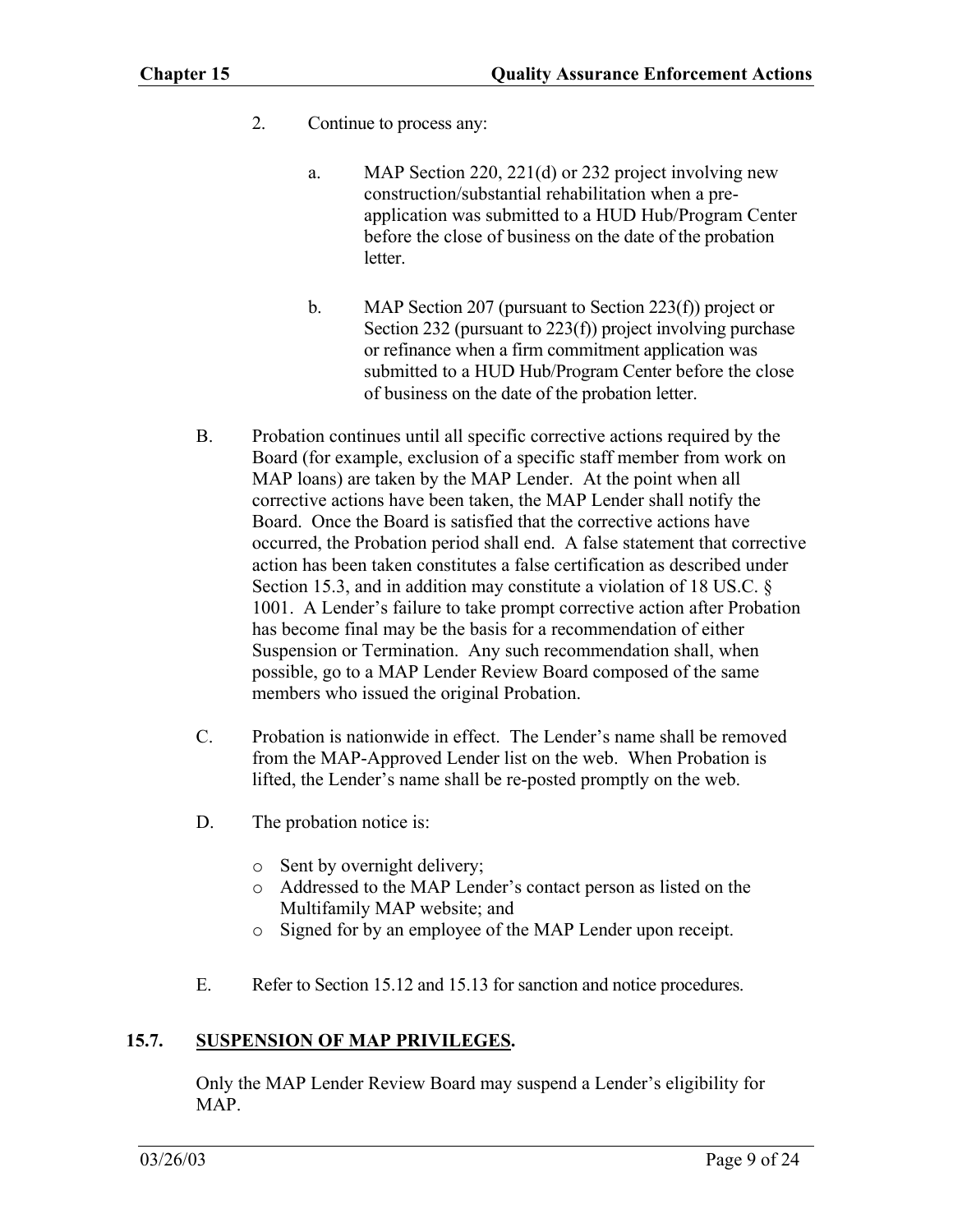Suspension is limited by time, not to exceed 12 months. In addition, a Suspension may impose any conditions that may be imposed by Probation. Where such additional conditions are imposed, a Suspension shall terminate only when the time period of the Suspension has elapsed, the Lender has certified its compliance with those additional conditions and the Board is satisfied that the corrective actions have occurred.

- A. During the suspension period a MAP Lender may:
	- 1. Not submit, and the HUD Field Office may not accept, materials after the close of business of the date of the suspension letter for a new:
		- a. MAP Pre-application for a Section 220, 221(d) or 232 project involving new construction/substantial rehabilitation; or
		- b. MAP Firm commitment application for a Section 207 )pursuant to Section 223(f)) project or Section 232 (pursuant to 223(f)) project involving purchase or refinance.

*Note: If either a new pre-application or a new firm commitment application for a Section 207 pursuant to Section 223(f) or Section 232 pursuant to 223(f) project was accepted after the date of the suspension letter, it shall be returned to the MAP Lender.* 

- 2. Continue to process any:
	- a. MAP Section 220, 221(d) or 232 project involving new construction/substantial rehabilitation when a preapplication was submitted to a HUD Hub/Program Center before the close of business on the date of the suspension letter.
	- b. MAP Section 207 (pursuant to Section 223(f)) project or Section 232 (pursuant to 223(f)) project involving purchase or refinance when a firm commitment application was submitted to a HUD Hub/Program Center before the close of business on the date of the suspension letter.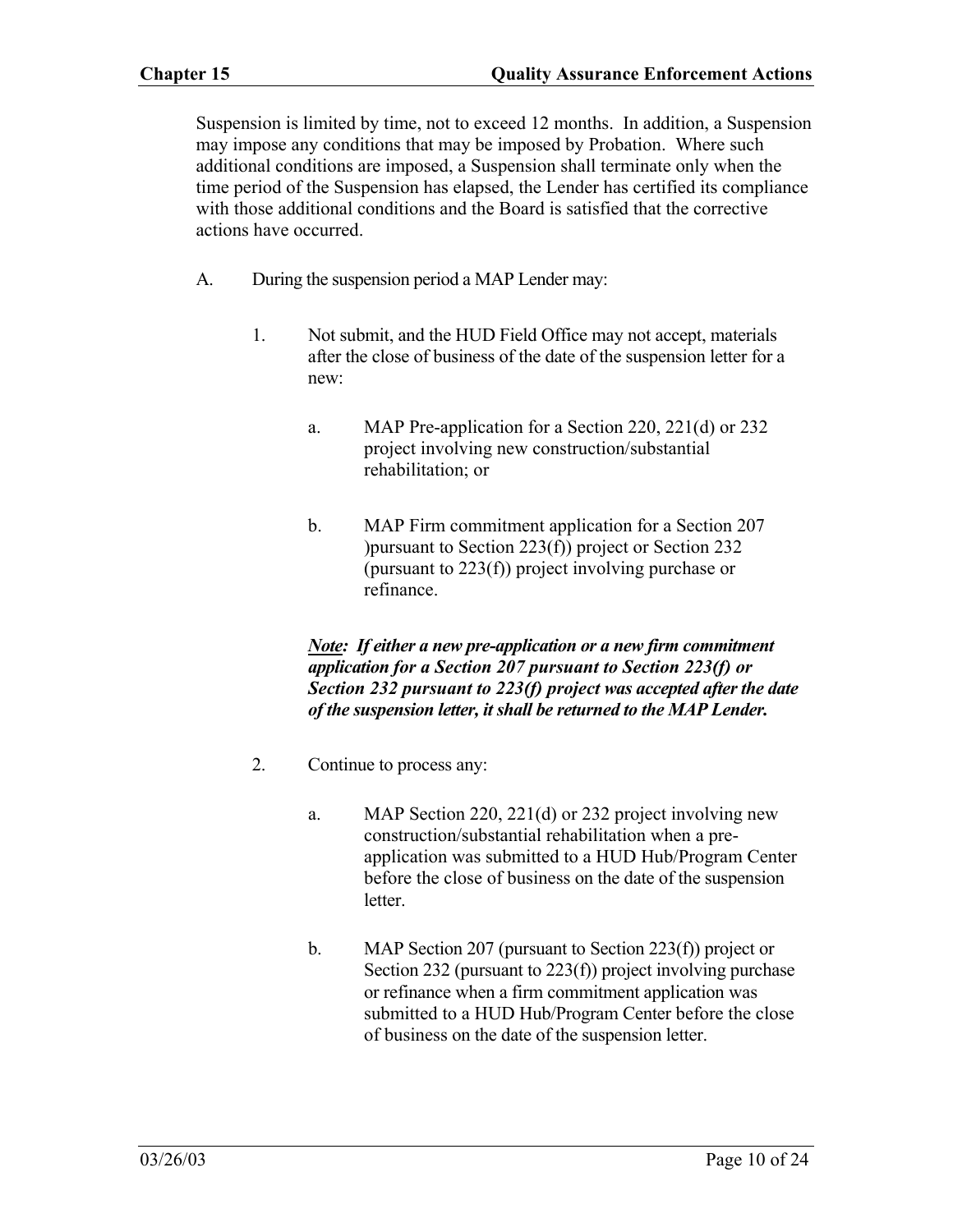- B. The suspension notice is:
	- o Sent by overnight delivery;
	- o Addressed to the MAP Lender's contact person as listed on the Multifamily MAP website; and
	- o Signed for by an employee of the MAP Lender upon receipt.
- C. Suspension is nationwide in effect. The Lender's name shall be removed from the MAP-Approved Lender list on the web. When Suspension is lifted, the Lender's name shall be re-posted promptly on the web.
- D. Refer to Sections 15.12 and 15.13 below for sanction and notice procedures.

## **15.8. TERMINATION OF MAP PRIVILEGES.**

Only the MAP Lender Review Board may terminate a Lender's eligibility for MAP.

- A. A terminated Lender may not submit, and the HUD Field Office may not accept, materials after the close of business of the date of the termination letter for a new:
	- 1. MAP Pre-application for a Section 220, 221(d) or 232 project involving new construction/substantial rehabilitation; or
	- 2. MAP Firm commitment application for a Section 207 (pursuant to Section 223(f)) project or Section 232 (pursuant to 223(f)) project involving purchase or refinance.
- B. Any MAP pre-application or MAP application in process may no longer be processed under MAP by the terminated Lender. The Lender will either:
	- 1. Immediately transfer the transaction to the Traditional Application Processing (TAP) procedure. The HUD Field Office will completely reprocess all stages of the transaction; or
	- 2. Immediately transfer the project to a new MAP Lender. The new MAP Lender must completely reprocess all stages of the transaction. At no time can the new MAP Lender assign the preapplication, the firm application, the mortgage insurance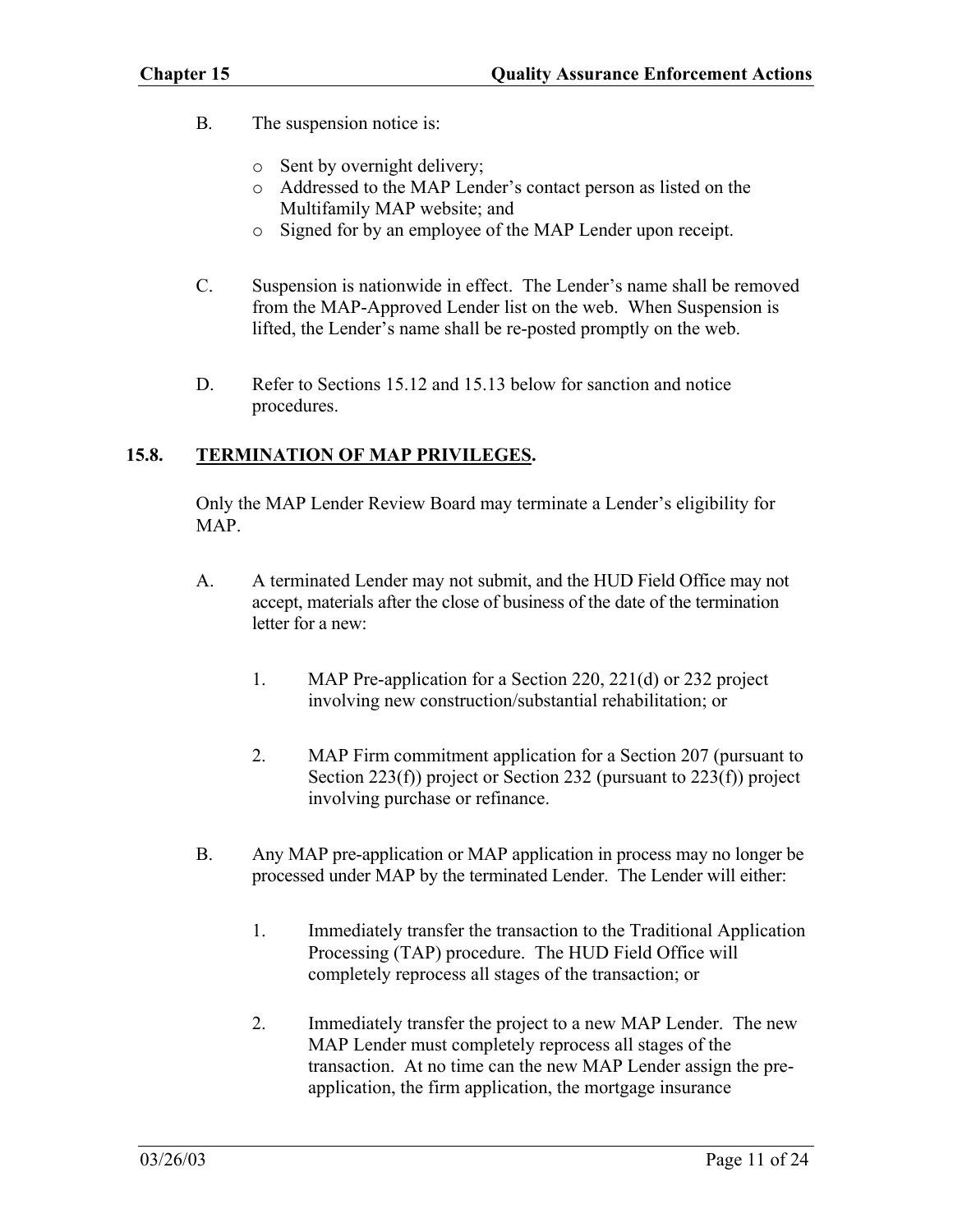commitment, or the insured construction loan back to the original MAP Lender

- C. The Department will not endorse any MAP loan processed by the terminated lender unless a firm commitment was issued before the date of termination.
	- 1. Firm commitments involving new construction or substantial rehabilitation must be immediately transferred to a new MAP Lender. At no time can the new MAP Lender assign the firm mortgage insurance commitment, or the insured construction loan, back to the original MAP Lender.
	- 2. Firm commitments issued for Section 223(f) projects may be transferred before final endorsement to any approved FHA lender or kept in the Lender's portfolio.
	- 3. For those construction loans that have been initially endorsed, the MAP Lender will lose its MAP privileges for construction loan administration. HUD will assume all the construction loan administration duties it normally performs for TAP processing.
- D. The original Lender may service a transferred loan once it is finally endorsed.
- E. An application for reinstatement of MAP authority may not be made until at least 12 months after the date of termination. The requirements for reinstatement shall be similar to initial qualification, discussed in Sections 2.3 and 2.6 of the MAP Guide, and the applicant must show that the problems, which led to termination, have been resolved.
- F. The termination notice is:
	- o Sent by overnight delivery;
	- o Addressed to the MAP Lender's contact person as listed on the Multifamily MAP website; and
	- o Signed for by an employee of the MAP Lender upon receipt.
- F. Termination is nationwide in effect. The Lender's name shall be removed from the MAP-Approved Lender list on the web.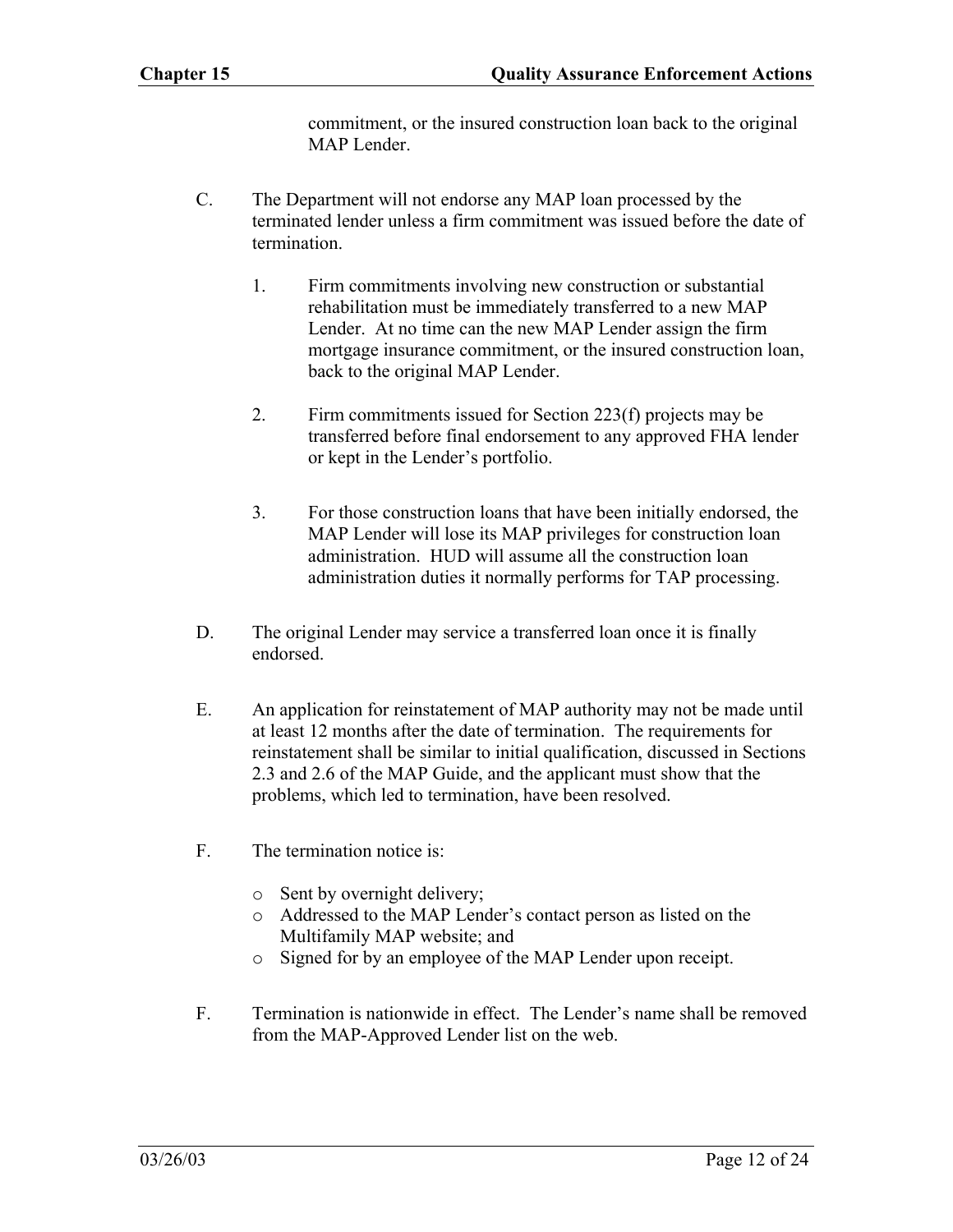G. Refer to Sections 15.12 and 15.13 below for sanction and notice procedures.

#### **15.9. SETTLEMENT AGREEMENTS.**

- A. The Director of OMD is authorized on behalf of the Office of Multifamily Housing to negotiate settlement agreements with MAP Lenders.
	- 1. *Before* the Director of OMD has recommended a MAP Lender to the MAP Review Board for possible Probation, Suspension or Termination, the DAS for Multifamily Housing or his/her designee must approve any proposed settlement agreement. Furthermore, in this situation substitute the DAS for Multifamily for the Board in Section 15.9 C below.
	- 2. *After* the Director of OMD has recommended a MAP Lender to a MAP Lender Review Board for possible Probation, Suspension, or Termination, the Board must approve any proposed settlement agreement.
- B. Settlement agreements may provide for:
	- 1. Cessation of any violation.
	- 2. Correction or mitigation of the effects of any violation.
	- 3. Removal of Lender staff from positions involving origination, underwriting and/or construction loan administration.
	- 4. Actions to collect sums of money wrongfully or incorrectly paid by the MAP Lender to a third party.
	- 5. Implementing or revision of a Quality Control Plan or other corrective measure acceptable to HUD.
	- 6. Modification of the length of any administrative action and such other provisions the Board or DAS for Multifamily Housing deems to be appropriate.
- C. A MAP Lender's compliance with a settlement is evidenced by the Lender certifying its compliance with those additional conditions, and the Board or DAS for Multifamily Housing being satisfied that the corrective actions have occurred.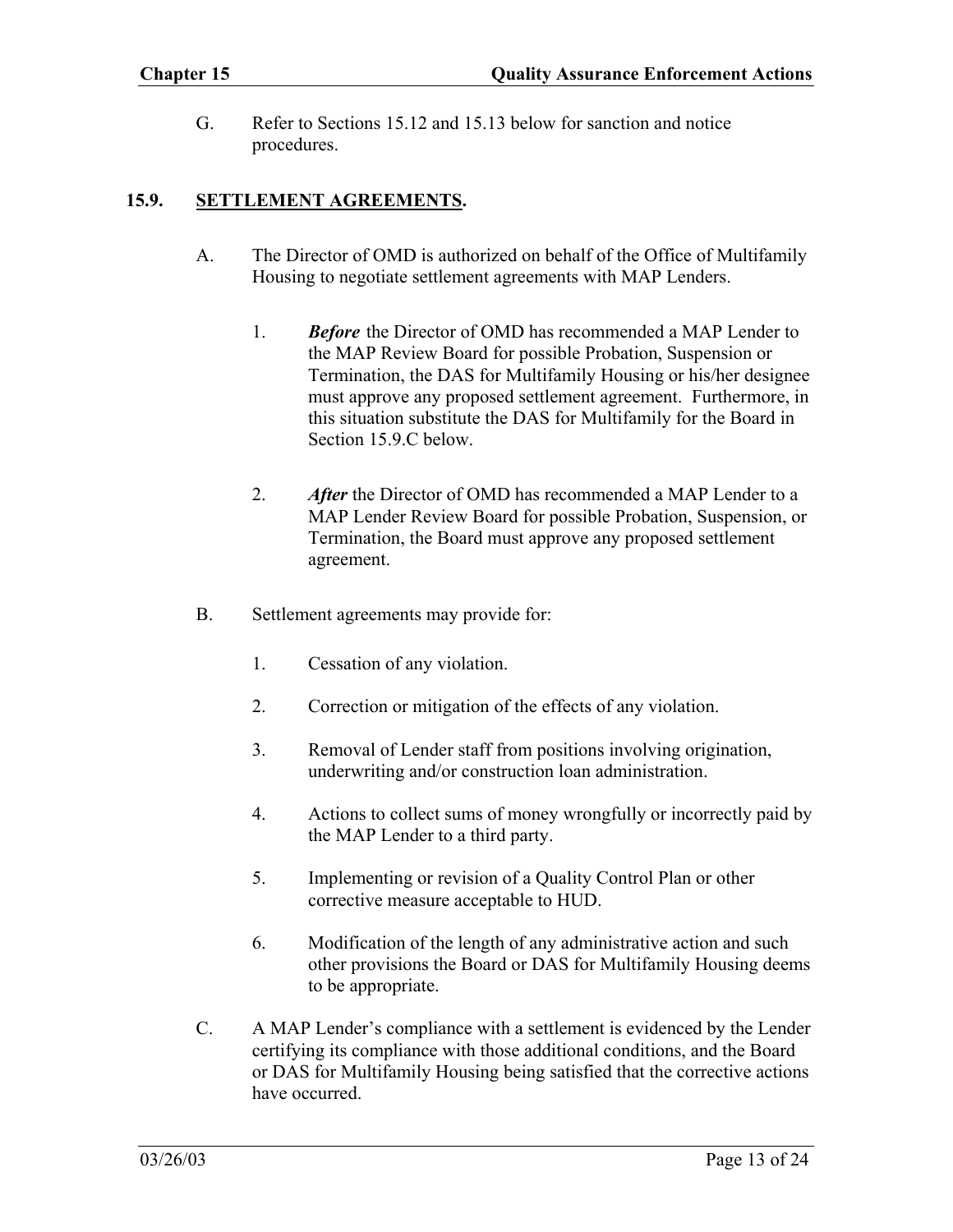D. Failure by a MAP Lender to comply with a settlement agreement may result in a probation, or suspension, or termination of MAP approval or referral to the Mortgagee Review Board.

#### **15.10. MAP LENDER REVIEW BOARD.**

- A. The Board is authorized to take action against any MAP Lender that violates MAP requirements.
- B. Composition.
	- 1. The Board shall consist of three HUD Multifamily Housing Officials designated by the DAS for Multifamily Housing.
	- 2. Board members
		- a. Are selected from among Hub and Program Center Directors or Multifamily Housing employees.
		- b. May serve on a continuing basis or may be chosen for the particular review, as the Deputy Assistant Secretary for Multifamily Housing determines.
		- c. Shall have no prior business affiliation or other conflicts of interest with the Lender under review.
		- d. Shall select one of their members to act as Chairman of the Map Lender Review Board.
		- e. Are expected to have a good knowledge of multifamily housing origination, underwriting and construction loan administration procedures.
	- 3. The following individuals cannot serve on the Board:
		- o The Hub/Program Center Director making the recommendation;
		- o Staff from the Hub/Program Center making the recommendation;
		- o The Director of OMD; and
		- o Staff from OMD.
- C. Non-voting Advisors to the Board.
	- o Designee of the Office of Inspector General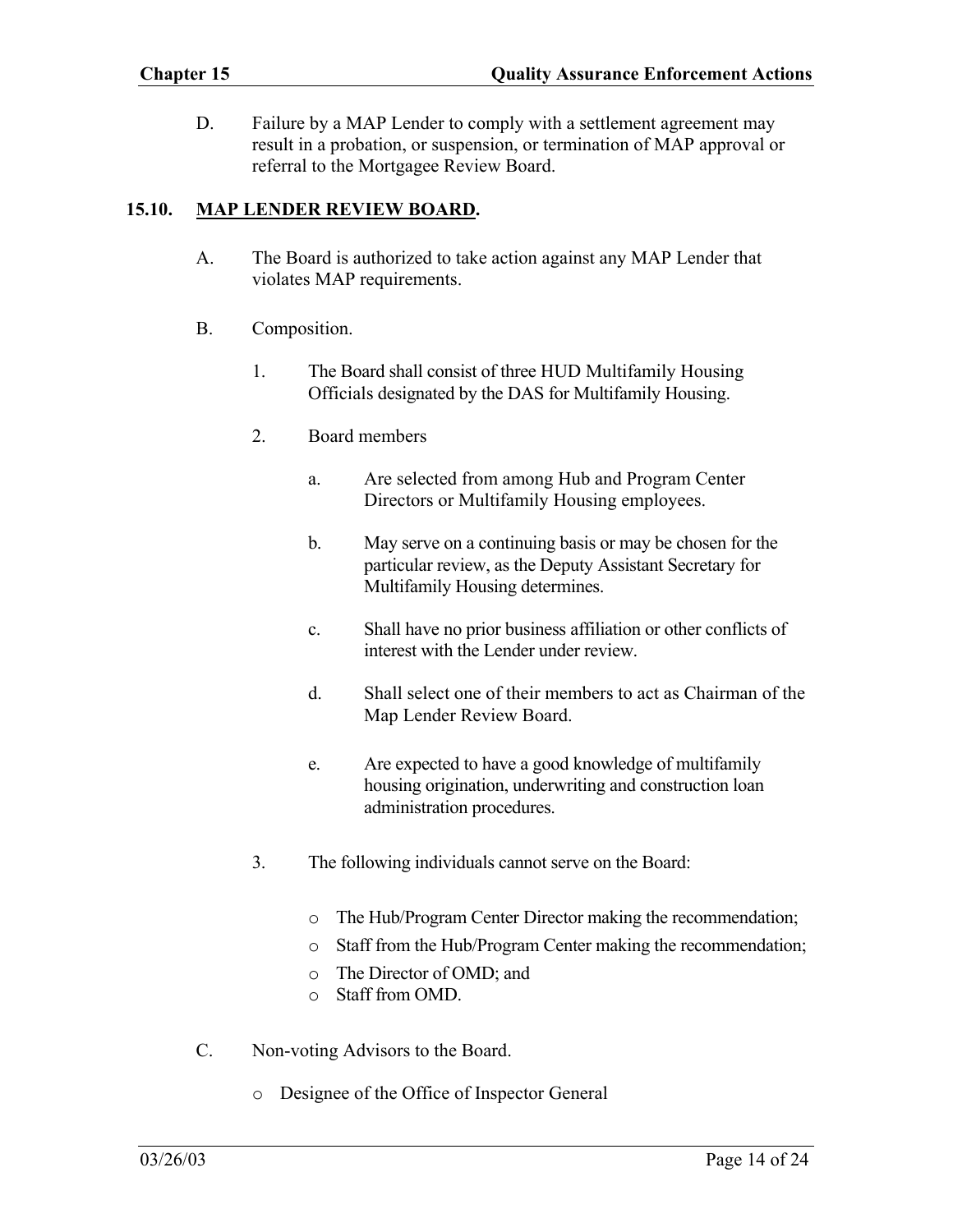- o Designee of the Office of General Counsel
- D. The Director of OMD or his/her designee presents the cases to the MAP Lender Review Board.
- E. Functions, Duties and Powers.
	- 1. The MAP Lender Review Board may impose appropriate sanctions on a MAP Lender after:
		- a. Impartial review of all information and documentation submitted to the Board and
		- b. Making factual determinations that there has been a violation of MAP guidelines or instructions.
	- 2. In determining what action is appropriate, the Board considers among other factors:
		- o The seriousness and the extent of the violation(s);
		- o Any history of prior offenses;
		- o Deterrence of future violations;
		- o Any inappropriate benefits received by the MAP Lender;
		- o Potential inappropriate benefit to other persons; and
		- o Any mitigating factors.
	- 3. The Board may refer:
		- a. A MAP Lender to:
			- 1) The Mortgagee Review Board for possible termination as a HUD-FHA approved mortgagee or lender, and/or imposition of civil money penalties for knowing and material violations of HUD-FHA requirements. (See Section 15.17 below.)
			- 2) The Office of Inspector General.
		- b. A an individual or firm involved in a "covered transaction," as defined in 24 CFR 24.110 to the DAS for Multifamily Housing for imposition of an LDP in which case the LDP may be imposed on a nationwide basis or a more restricted basis.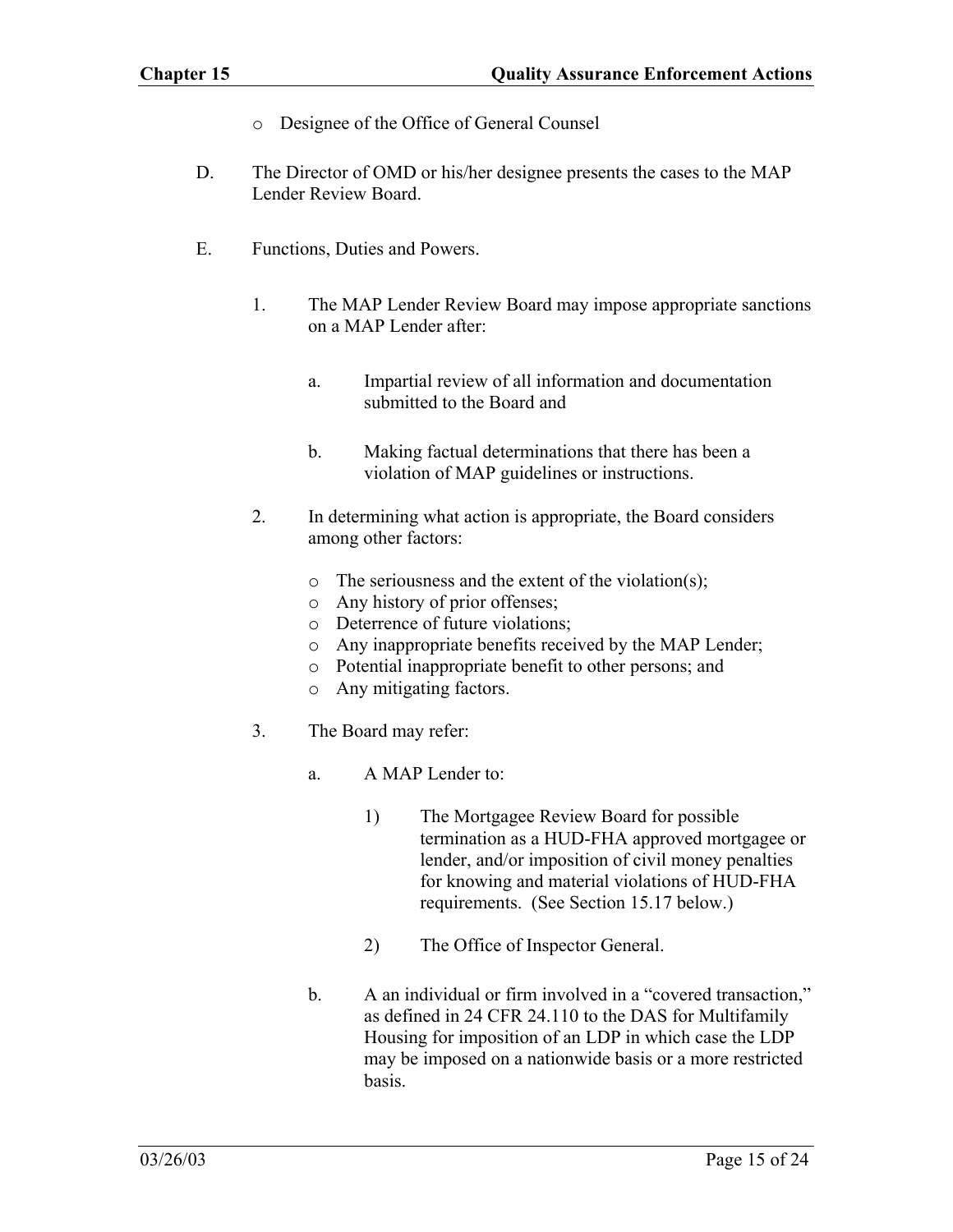#### **15.11. SUPPORT STAFF FOR MAP LENDER REVIEW BOARD.**

- A. The Chairman of the Board supplies the clerical staff for the MAP Lender Review Board. The clerical staff:
	- 1. Coordinates Board activities with other HUD offices and government agencies.
	- 2. Develops the agenda and policy issues for Board meetings.
	- 3. Notifies a MAP Lender of any sanction imposed by the Board.
	- 4. Notifies a MAP Lender, when the Board is to consider sanctions.
	- 5. Keeps the official minutes of the Board and the case files on all Board actions.
	- 6. Drafts all notices, orders, letters and directives on behalf of the Board.
	- 7. Performs other duties assigned by the Chairman or directed by the Board.
- B. The Office of Multifamily Development staff serves the MAP Lender Review Board as the prosecutor. The Office:
	- 1. Is the contact point within HUD for Headquarters and Field Offices on all matters concerning the Board.
	- 2. Presents the sanction cases to the Board.
	- 3. Collects, analyzes, prepares and submits to the Board the charging document and supporting documentation together with possible options or recommendations as to sanctions against a MAP Lender.
	- 4. Refers cases for Board consideration.
	- 5. Negotiates settlement agreements with MAP Lenders.
	- 6. Prepares the administrative record of all matters before the Board.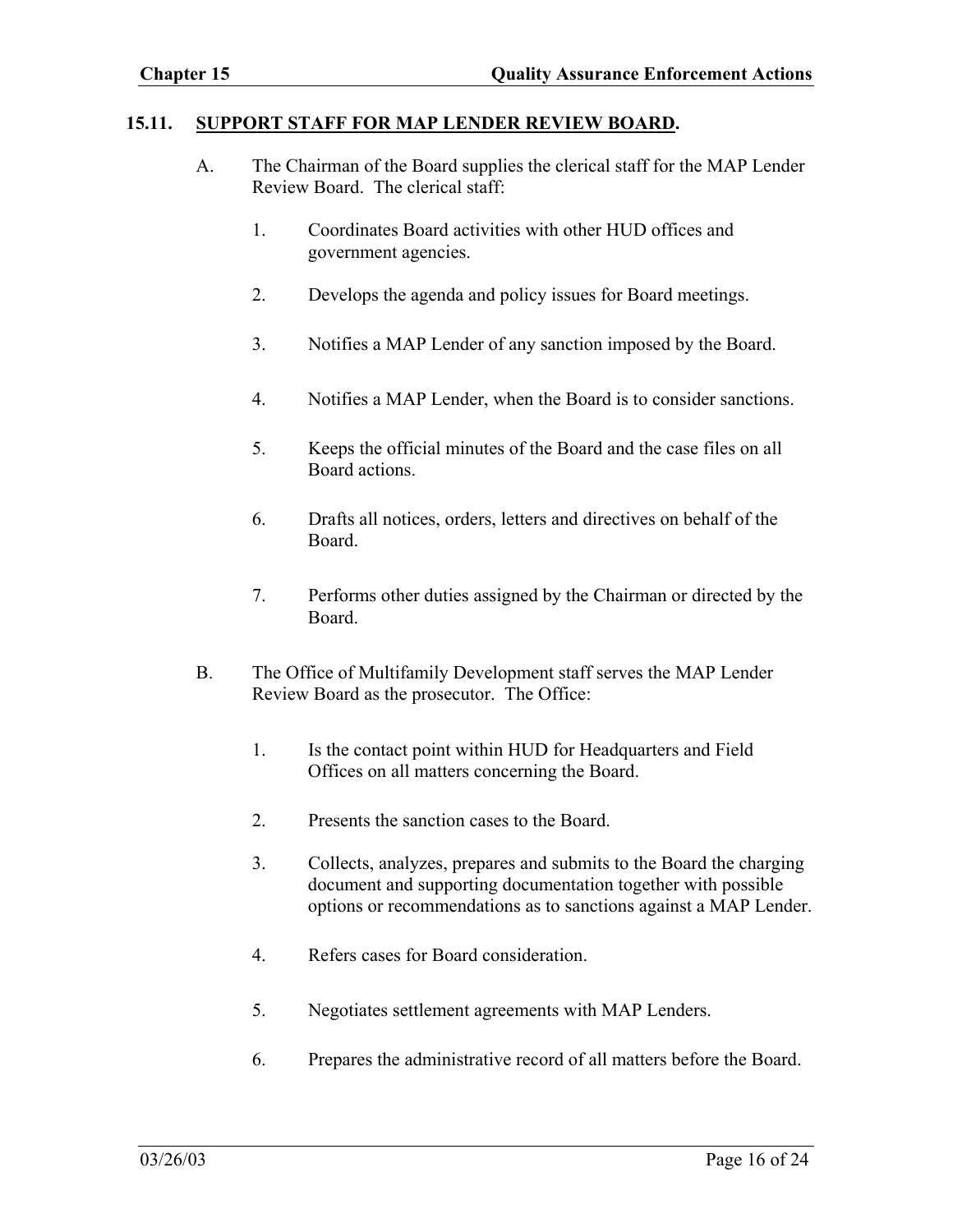- C. Office of Inspector General
	- 1. Refers MAP Lenders for Board consideration as a result of audits or investigations.
	- 2. Performs audits or investigations of approved MAP Lenders.
- D. Office of General Counsel
	- 1. Advises the Board as to the legal sufficiency of actions it proposes to take.
	- 2. Assists the Board in the drafting of Board decisions and orders.
	- 3. Assists the Director of OMD in settlement negotiations.
	- 4. Provides other legal advice as requested by the Board.

#### **15.12. PROCEDURES FOR SANCTIONS.**

- A. Requests for MAP Lender Review Board Action. The Director of OMD, or his/her designee, may refer a MAP Lender to the Board for consideration of sanctions.
	- 1. Any referral from a Hub Director must be sent to the Director of OMD.
	- 2. The referral must contain a written report, which includes:
		- a. A full factual background description of the violations;
		- b. Specific citations of the Department's requirements that have been violated; and
		- c. All available supporting documentation that bears upon the violations (the administrative record discussed earlier).
	- 3. There is no notification to the Lender until the Board is constituted and receives the charging documents from the Director of OMD. (At that point, notification under Section 15.13 is automatic, and does not require substantive consideration by the Board of the nature of the charge.)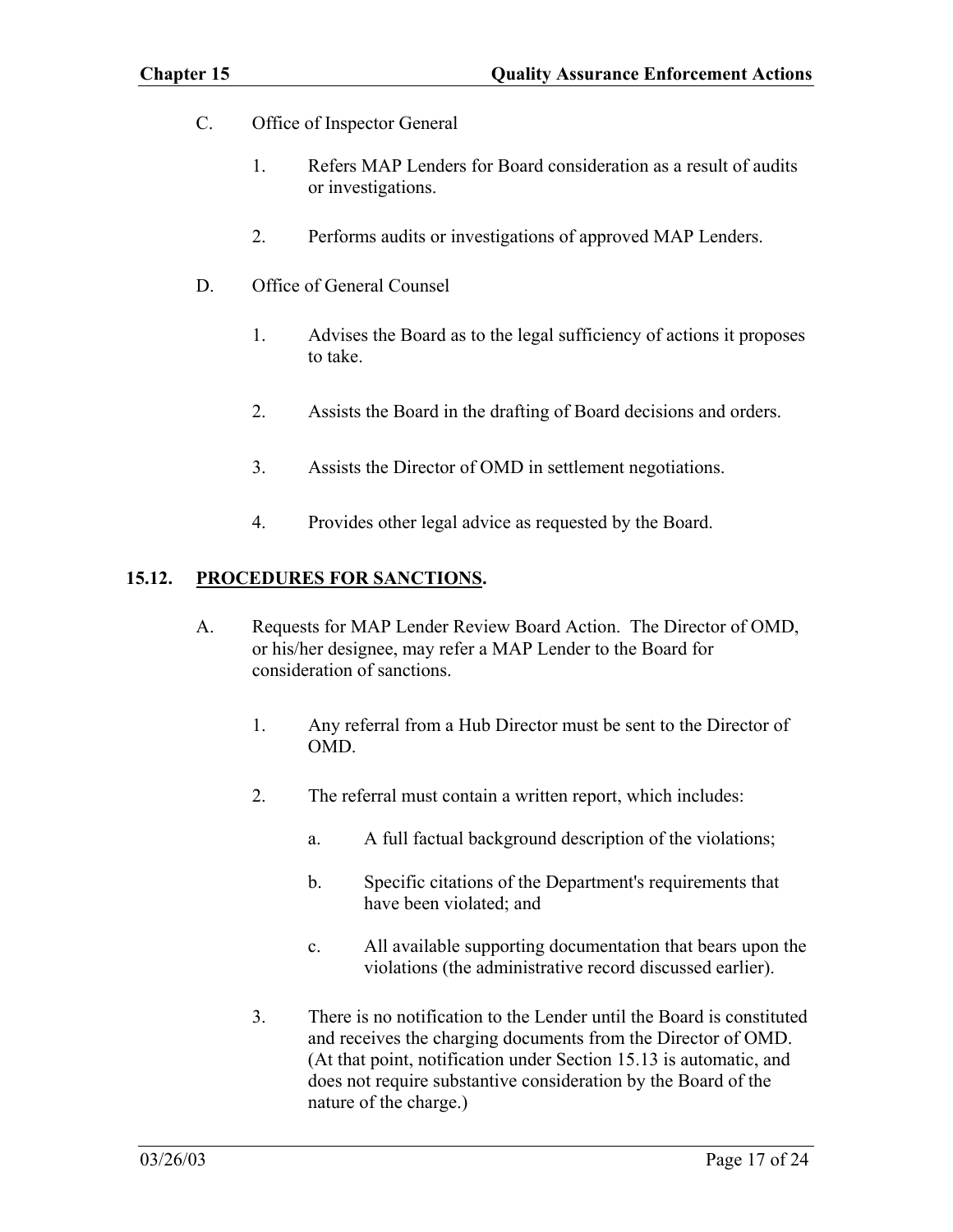B. Appointment of the Board.

When the Director of OMD intends to send a referral to the MAP Lender Review Board, s/he requests the DAS for Multifamily Housing to appoint a Board, as described in Section 15.10 above

C. Initial Consideration by the Board.

When the Board receives a referral from the Director of OMD, the Board members may confer by email or by conference calls (telephone or video), or may meet in person. Any record of confidential communications between and among Board members at this stage of the proceedings is privileged from disclosure and will not be regarded as a part of the administrative record of any matter.

- D. Informal Conference.
	- 1. The Lender may respond and/or exercise its right to an informal conference as discussed in Section 15.13 below. The Board will schedule the informal conference, if one is requested.
	- 2. After notifying the Lender and permitting the Lender an opportunity to respond (all as set forth more fully below), the Board will meet with the Lender or its designees (unless the Lender declines to be represented at the meeting) and with the Director of OMD and his/her designees to review documentary evidence and presentations by both sides. (See 15.13A.3. below.)
		- a. Transcript of the informal meeting.
			- 1) No transcript of this informal meeting will be made, unless the Lender elects to have a transcript made by a certified court reporter at its own expense. If the Lender elects to have a transcript made, it must provide three copies of the transcript to HUD within five business days of the informal meeting. The transcript will not become a part of the record unless it is submitted within the 5-day time frame.
			- 2) If a transcript is not provided within the time limit set forth above, oral statements made at the informal meeting will not be considered as part of the record, except that the Board may consider voluntary admissions, made by a representative of the Lender, of any element of the violation charged.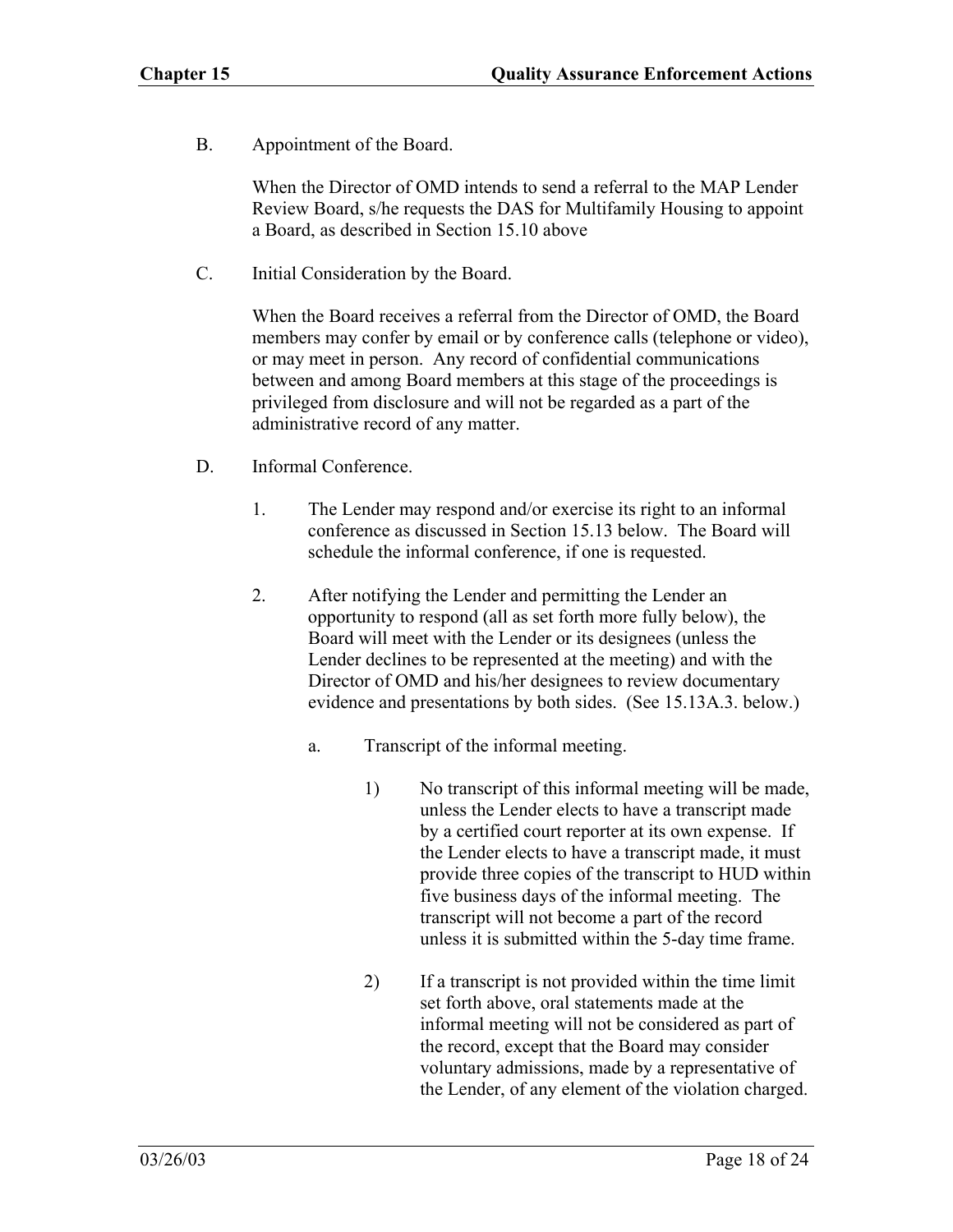- b. Any additional documents, evidence, or written arguments, which the Lender wishes to present to the Board, must be presented within five working days after this informal meeting.
- E. Action by the Board.
	- 1. Upon consideration of evidence submitted by the Director of OMD and the MAP Lender, the Board will confer and make a final decision regarding the matter.
	- 2. Any final decision by the MAP Lender Review Board placing a Lender on Probation, or Suspension, or Terminating a Lender shall be in writing and shall state the reasons for the decision and the facts supporting those reasons. Higher level officials and decision makers, including the MAP Lender Review Board, are not bound by the recommendations from other HUD officials described above, except that the Board may not take any action against a Lender which is more severe than the action recommended by the Director, OMD. In any case where the action taken or the recommendation made differs from the recommendation received, that difference shall be explained in writing.
- F. Effective Date of Action.

Unless the Board decrees that a later date should apply, any sanction (probation, suspension or termination) shall become effective on the date of the Notice of Action to the Lender.

G. The Lender may appeal the Board's decision to the DAS for Multifamily Housing or his/her designee, as specified in Section 15.14 below.

#### **15.13. NOTICE OF VIOLATION.**

- A. Before the MAP Lender Review Board reviews a matter for consideration of a sanction, the Board's Chairman will issue written notice of the proposed action to the MAP Lender's contact person as listed on the Multifamily MAP web site. The notice is sent by overnight delivery and must be signed for by an employee of the MAP Lender upon receipt. The notice:
	- 1. Informs the Lender that the Board is considering a specific violation.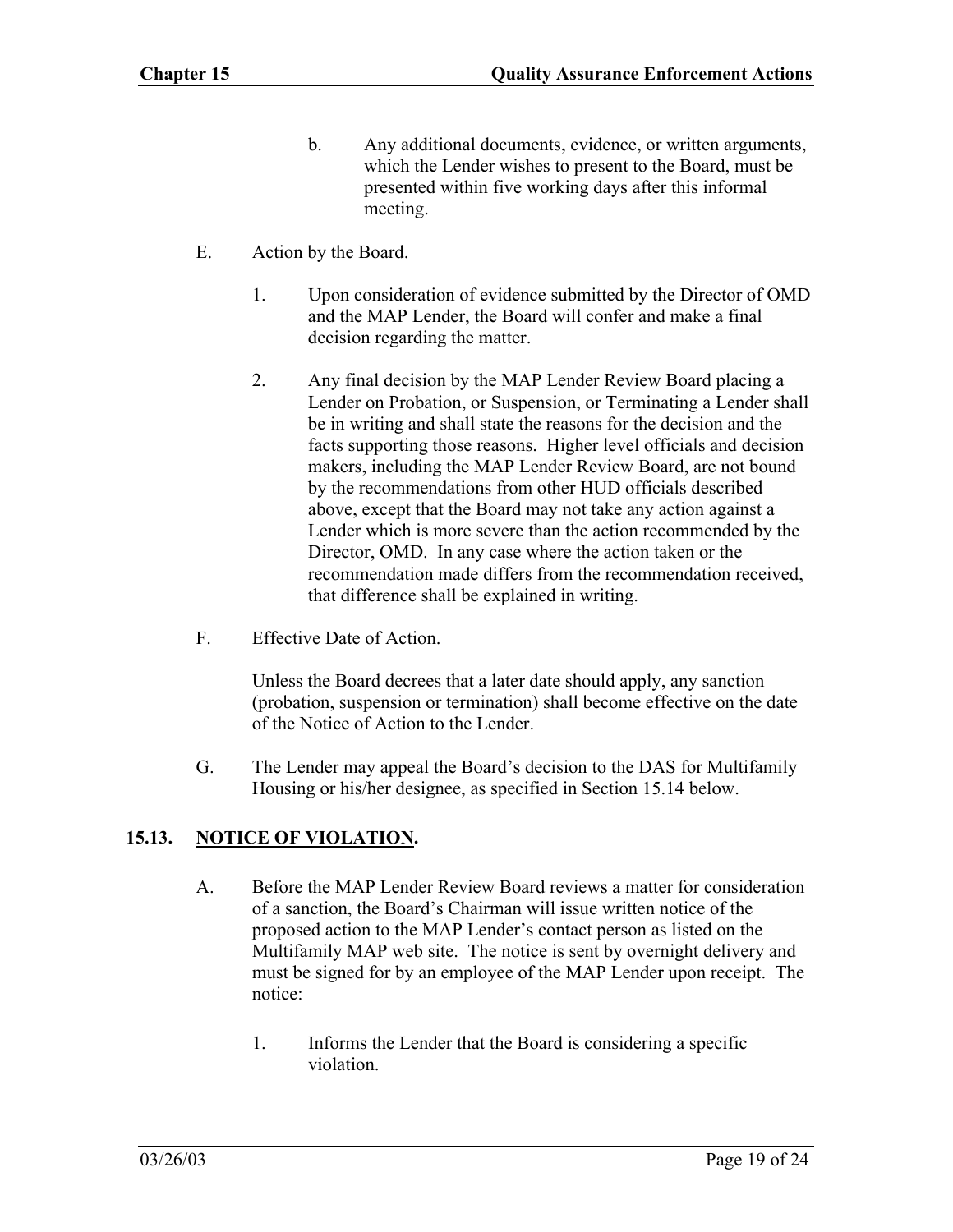- 2. States the specific alleged factual violations with citation to the Department's requirements that have been violated.
- 3. Includes as attachments copies of all documents evidencing the violation or upon which the Board will be asked to rely in reaching a decision.
- 4. Provides the Lender with the opportunity, within 15 business days from the date of the issuance of the proposed action, to:
	- a. Meet informally with the Board in person or by video conference using HUD facilities at Headquarters or one of the various Field Offices; and/or
	- b. Present written evidence and any other relevant information.
- 5. Offers the MAP Lender the opportunity to reply in writing to the Board within 15 business days from the date of the issuance of the proposed action. Failure to reply may result in a determination by the Board without considering the MAP Lender's comments.
- 6. Requires the response to be addressed to the Chairman of the Board. The response may not exceed 15 double-spaced typewritten pages and must include an executive summary, a statement of the facts, an argument and a conclusion. All written material and supporting documentation must be submitted in triplicate.

Accompanying the notice of violation is a copy of the charging document and all of the supporting documentation that has been submitted to the Board.

B. The MAP Lender Review Board has the power to issue a Notice of Action discussed in 15.14 below to terminate a Lender, or to place a Lender on probation or suspension without advance notice to the Lender when there is an imminent need to protect the financial interests of the Government. No such action shall be taken except upon the written recommendation of the Director of OMD and upon a determination by the Board that immediate action is necessary. In every such case, the Lender shall be promptly notified of the Board's decision and the reasons for it, and shall have the right to submit materials to the Board and appear before the Board to seek a prompt reconsideration of the Board's decision.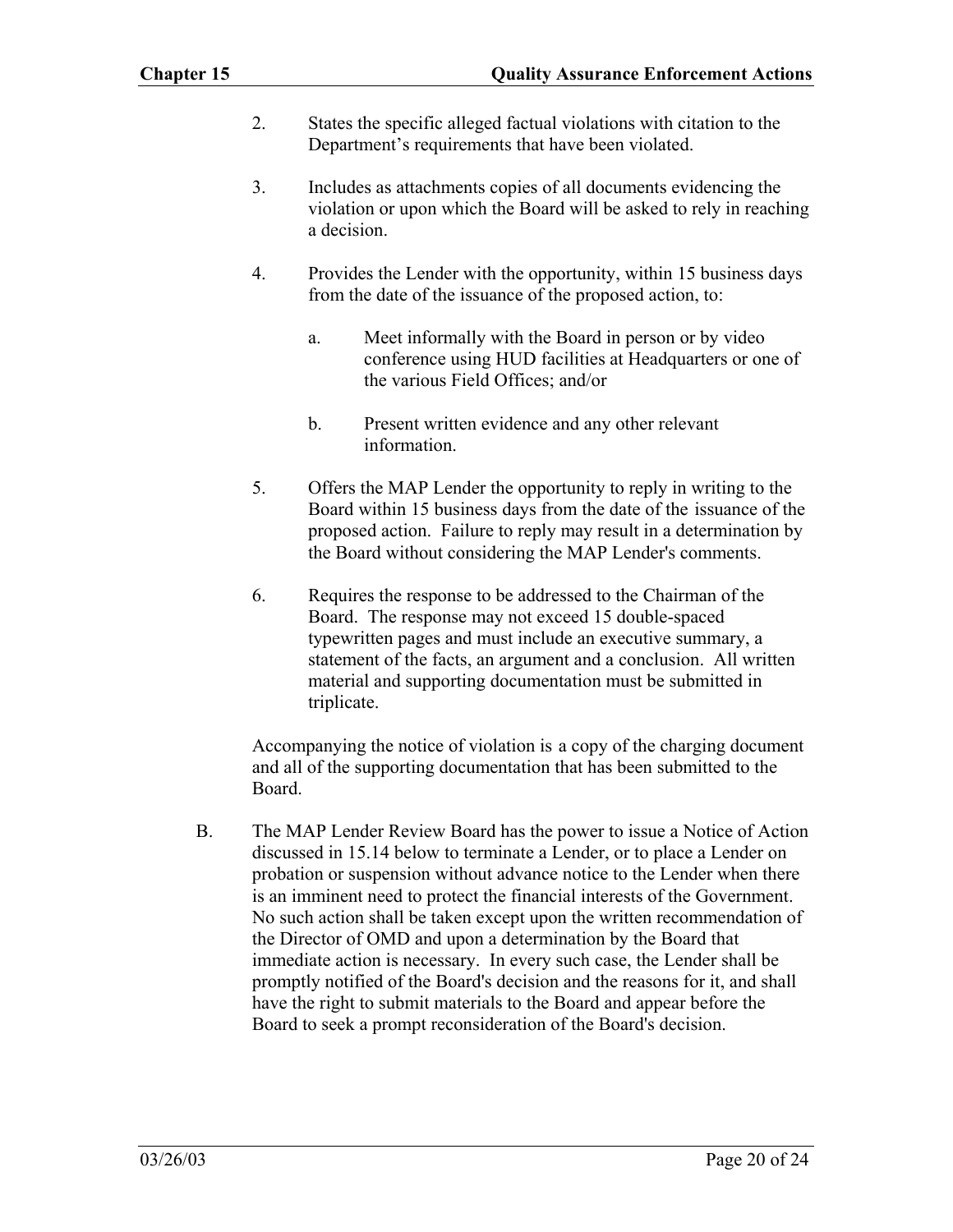## **15.14. NOTICE OF ACTION**.

- A. A prompt decision is important when the Board acts to place a MAP Lender on probation, or to suspend or terminate a Lender's MAP privileges. The Board will issue its final decision within 10 business days of the receipt of the Lender's information and/or the informal conference.
- B. The Board will notify the MAP Lender of its final determination by overnight delivery of a written notice of the final decision to the MAP Lender's contact person as listed on the Multifamily MAP web site.
- C. The final decision will:
	- a. State the nature and duration of the action.
	- b. State the violations and any factual findings of the Board.
	- c. Inform the MAP Lender of its right to an appeal conference.
	- d. May add or modify the reasons for the decision as stated in the initial notice.
- D. A copy of the administrative record will be sent to the Lender by overnight express within one business day after the issuance of the final decision.

## **15.15. APPEALS.**

- A. Informal Appeal Conference.
	- 1. Whenever the MAP Lender Review Board imposes a sanction of probation, suspension or termination against a MAP Lender, the Lender may request an informal conference before the DAS or his/her designee (the Appeals Official). The DAS or his/her designee cannot have been previously involved with the proceedings or settlement discussions up to this point.
	- 2. No transcript of this informal meeting will be made, unless the Lender elects to have a transcript made by a certified court reporter at its own expense. If the Lender elects to have a transcript made, it must provide three copies of the transcript to HUD within five business days of the informal meeting.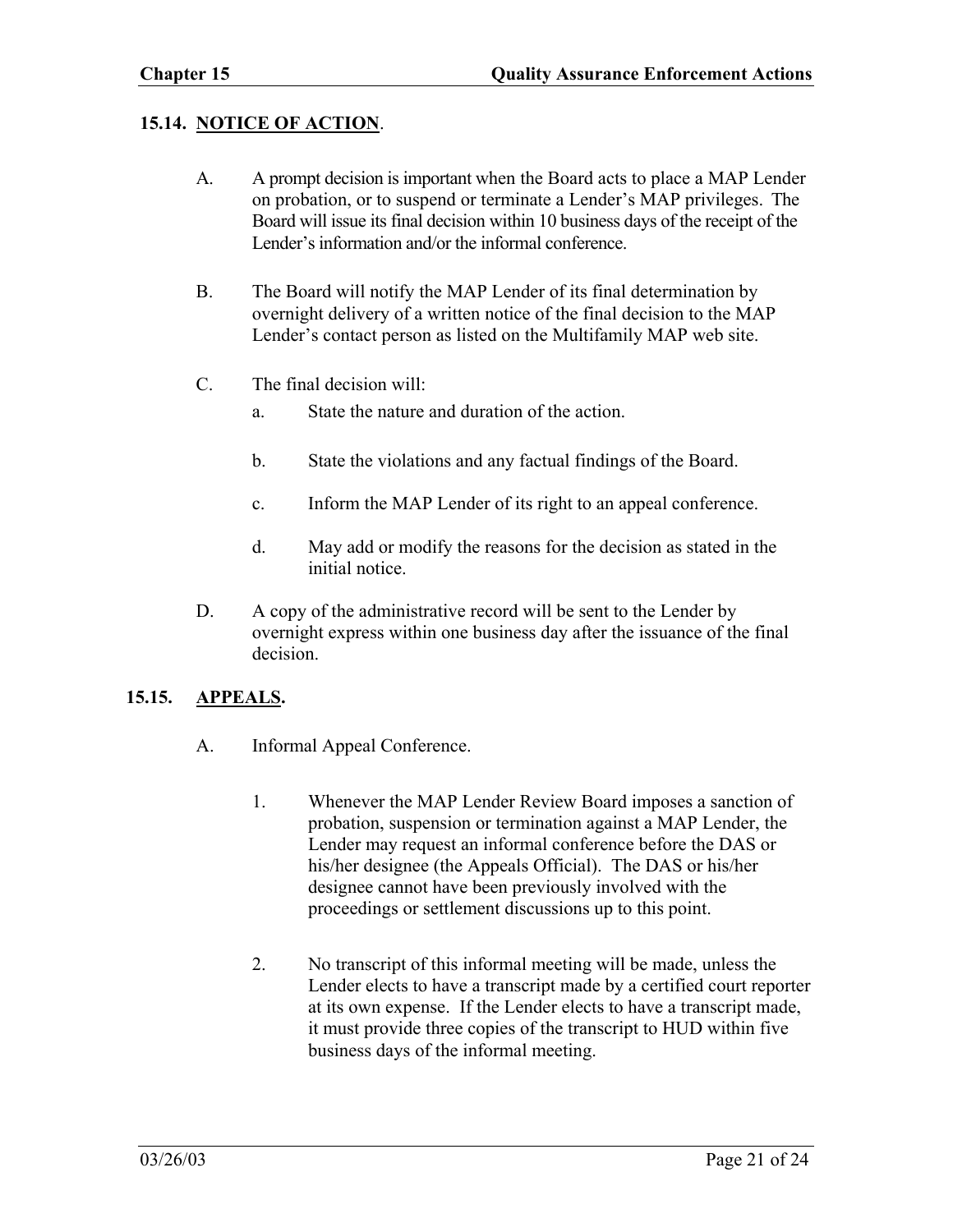- 3. Oral statements made by any participant at this meeting are not considered as evidence on any matter under consideration, except that the Appeals Official may consider voluntary admissions by a representative of the Lender of any element of the violation charged.
- 4. Any additional written arguments, which the Lender wishes to present to the Appeals Official, must be presented within five business days after this informal meeting.
- B. The informal conference regarding the Board's action will be held within 10 business days of HUD receiving the MAP Lender's appeal request.
	- 1. The Director of OMD provides the administrative record to the Appeals Official and points out the evidence on which the decision was made; and
	- 2. The MAP Lender may provide oral arguments in support of its position and the evidence previously submitted. No new evidence may be submitted to the Appeals Official at this point.
- C. A MAP Lender may voluntarily request to have a conference held more than 10 business days after it makes a request for the conference and the Department receives it.
- D. Within 10 business days after the conference, the Appeals Official makes a written determination. S/he may confirm, modify, or overturn the MAP Lender Review Board's decision.
- E. If the MAP Lender does not request a conference within 10 business days of receiving the sanction letter, the right to a conference will be considered waived.
- F. If the Appeals Official overturns the MAP Lender Review Board's decision, the Lender shall immediately return to an active status as a MAP Lender. The active status of the MAP Lender will be posted on the HUD web.
- G. Participation in the appeal process is not a prerequisite to filing of an action for judicial review under the Administrative Procedure Act.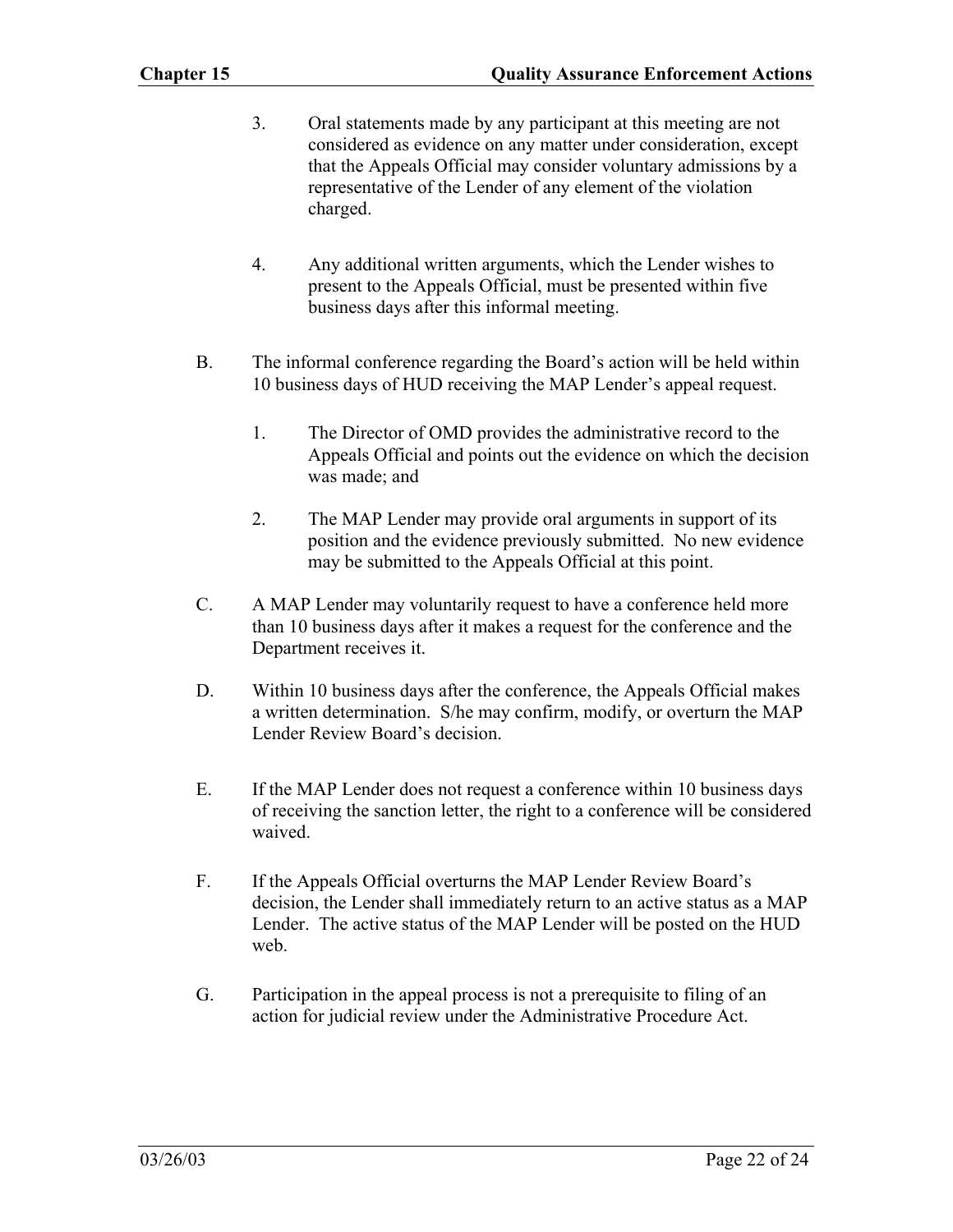#### **15.16. LIMITED DENIAL OF PARTICIPATION.**

See Chapter 4 of OGC Handbook 1300.13 REV 1, Debarment, Suspension, and Ineligibility of Participants and Contractors, and HUD Regulations at 24 CFR 24 Subpart G. In case of any conflict between this section and the foregoing authorities, those authorities control.

A. Who Can an LDP Be Imposed Upon?

An LDP may be imposed upon any participant or contractor and its affiliates, except HUD-FHA approved mortgagees. Examples of participants that may be sanctioned are (but are not limited to):

- 1. Independent Fee Appraisers
- 2. Third Party Cost Analysts
- 3. Needs Assessors
- 4. Environmental Analysts and Engineers
- 5. General Contractors
- 6. Architects
- 7. Specific underwriters or loan analysts.
- 8. Application Sponsors
- B. Who will the LDP Apply to?

Once issued, the LDP may apply to any contractor, participant or to a participating organization. For example, a specific appraiser may be issued a LDP, or an entire appraisal firm may be issued a LDP. A LDP may also apply to all affiliates of that contractor or participant at the discretion of the imposing official.

C. Conditions Warranting Referral to Headquarters Recommending Consideration for a National LDP.

> Referral to Headquarters for recommendation for a National LDP shall be at the discretion of the Hub Director. When it is determined that the offense warrants such a measure, the Hub Director should forward all pertinent information along with a formal recommendation to the Deputy Assistant Secretary for Multifamily Housing for review. The recommendation should include: